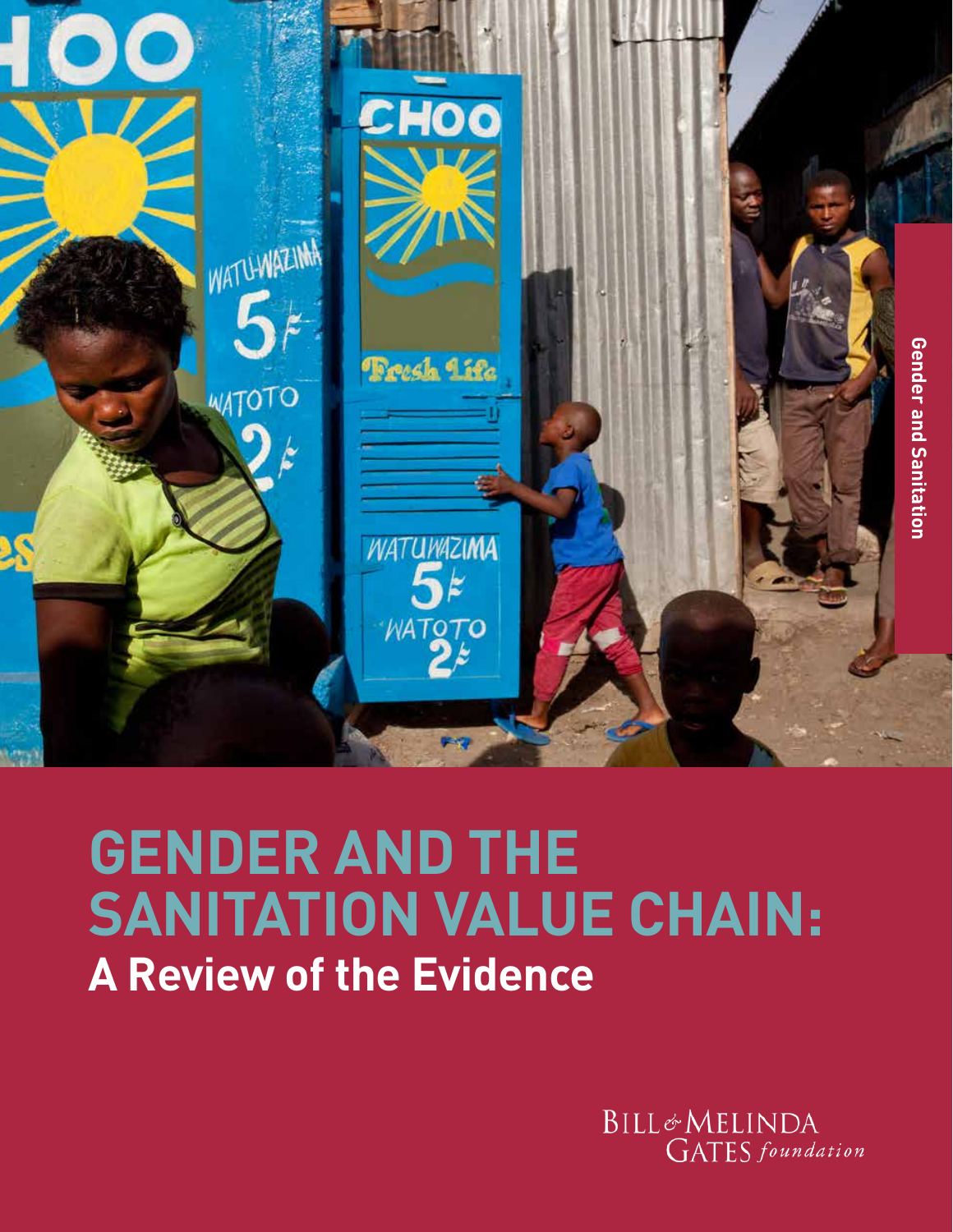This document was written by Alexandra Geertz and Lakshmi Iyer of FSG. Lucero Quiroga (Independent Consultant) and Jennifer McCleary-Sills (Bill & Melinda Gates Foundation) provided technical review and guidance. Additional technical and editorial input was provided by Dipika Ailani, Radu Ban, Jessica Brinton, Sarah Henry, Haley Hill and Alyse Schrecongost of the Gates Foundation.

Cover image: ©Bill & Melinda Gates Foundation/Frederic Courbet

BILL&MELINDA<br>GATES foundation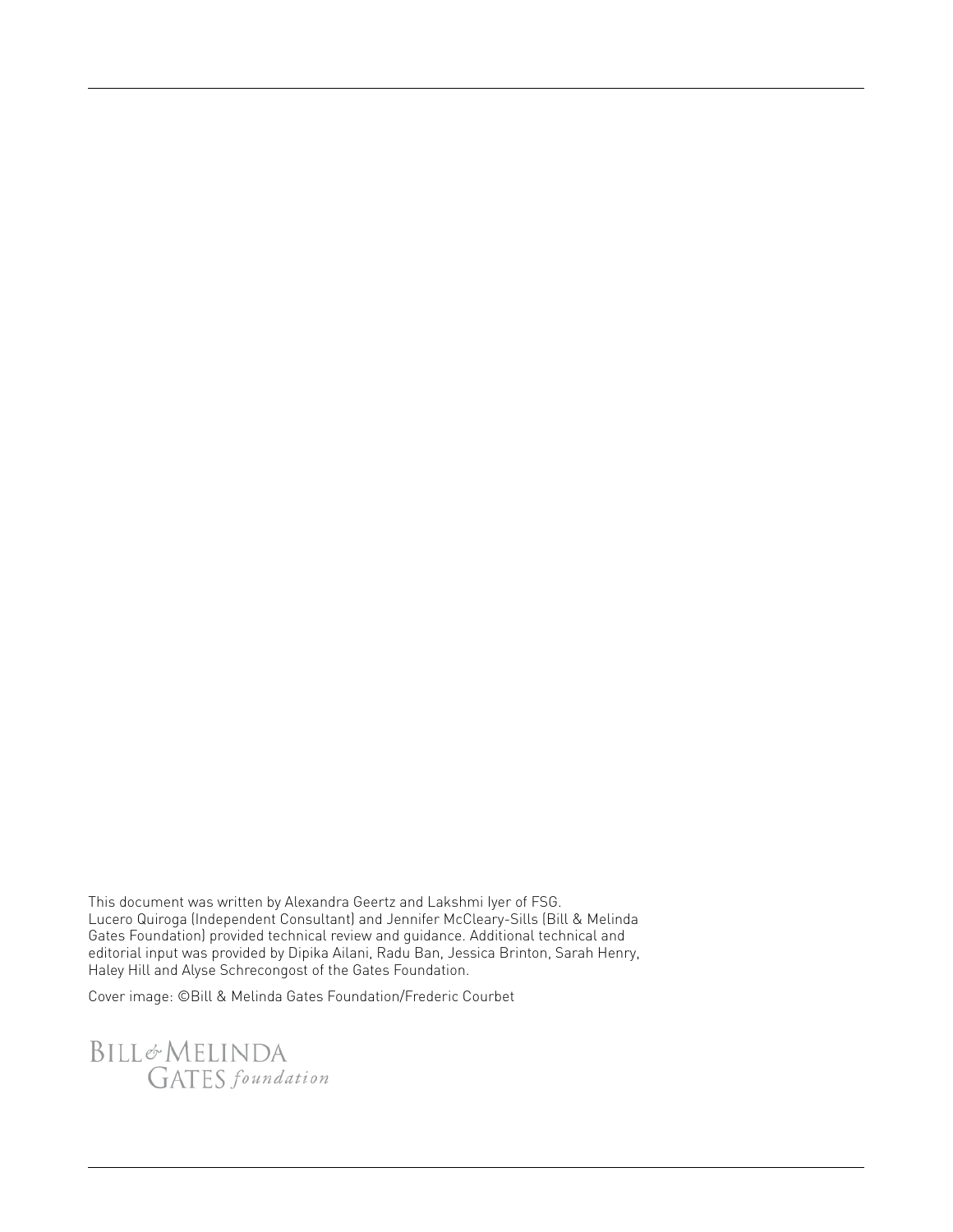

| <b>Executive Summary</b> |                                                                 | 4  |
|--------------------------|-----------------------------------------------------------------|----|
| <b>Introduction</b>      |                                                                 | 5  |
|                          | <b>Methodology</b>                                              | 6  |
| L.                       | <b>Poor Sanitation and Outcome Disparities</b>                  | 7  |
|                          | II. Gender Differences along the Value Chain                    | 9  |
|                          | III. Gender and its Role in Sanitation Policy                   | 17 |
|                          | IV. Emerging Approaches to Gender Integration<br>in Development | 19 |
|                          | <b>V. Conclusion</b>                                            | 22 |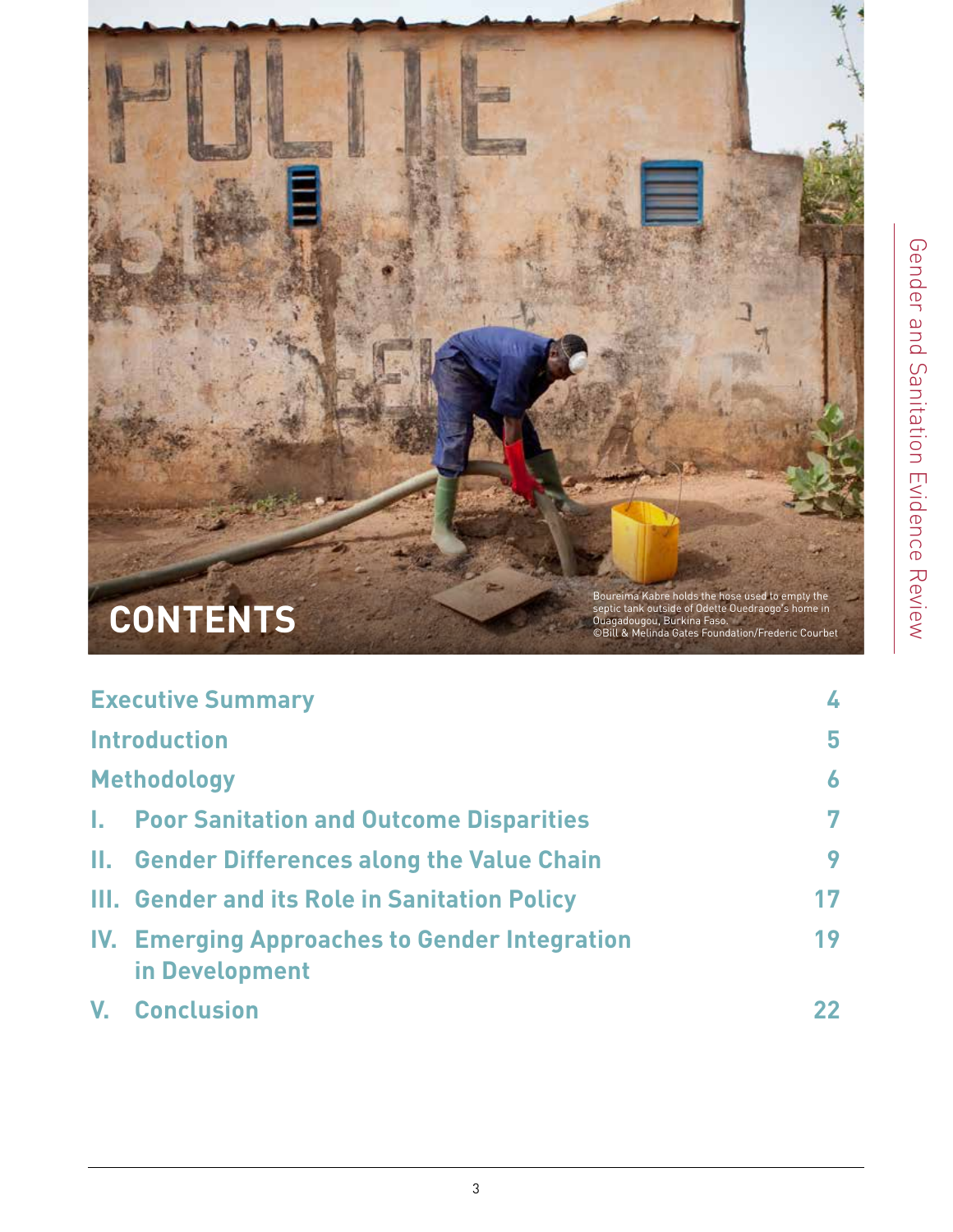# **EXECUTIVE SUMMARY**

Gender matters in sanitation. Our current understanding of gendered differences in sanitation is limited by a lack of research and sex-disaggregated data. Emerging evidence, however, convincingly shows that gender differences and dynamics along the sanitation value chain can influence people's access to sanitation as well as their health, development, and empowerment, especially for the most vulnerable.

Biological differences between men and women influence what they need from sanitation facilities and how often they use them. But well beyond biological differences, gender—the socially and culturally constructed ideas of what it is to be male or female plays a significant role in shaping how women, men, girls, and boys access sanitation. Cultural practices, beliefs, and gendered social norms lead to disparities in men's and women's access to sanitation facilities, influence roles and responsibilities in the household, and affect decision-making power in local and national sanitation policies. For example, stigma and misperceptions around menstruation and pregnancy restrict women's use of sanitation facilities, and lack of consultation and engagement of women means that facility design and placement often overlook women's unique needs.

Gender dynamics and power relationships also play a role in sanitation decision-making within the household. Especially after puberty, women may face restrictions on their activities and sanitation access because of social norms and taboos related to menstruation and female sexuality. Anecdotal evidence shows that failing to consider gender differences within the household can lead to unintended consequences that exacerbate these norms. Women also more commonly carry the bulk of the daily burden associated with maintaining sanitation facilities. Though there are limited data on sanitation specifically, findings suggest that engaging women as

decision-makers can lead to improved development outcomes for them and for their families, including some evidence of improved sanitation outcomes.

The decision of where to place public and community sanitation facilities rarely considers gender differences in mobility and privacy needs. Toilet locations can increase women's risk of physical and emotional violence and create a sense of shame and embarrassment. In studies across diverse geographies, women have experienced gender-based violence while urinating or defecating in the open, walking to public toilets, and using sanitation facilities. Multiple studies include reports of women walking long distances or waiting until dark to defecate or urinate so they can have privacy. To avoid being seen or harassed by men, women abstain from eating or drinking, and hold their urine at work so they do not have to use latrines or open defecation sites during daylight. Sanitation solutions that do not take an intentional approach to gender can also be costly for women. Experts argue that pay-per-use latrines may be inequitable for women as they have to use facilities more frequently than men to meet their own and their children's needs.

Though there are still significant gaps in the data, it's clear that gender differences show up at each point along the sanitation value chain, and emerging evidence suggests that women suffer disproportionately negative outcomes as a result. What's more, failure to consider gender differences and address disparities will stymie progress toward reaching UN Sustainable Development Goal 6 to eradicate open defecation and ensure the availability and sustainable management of sanitation for all. Building on existing momentum and meaningfully applying a gender lens across the sanitation value chain can considerably improve sanitation outcomes.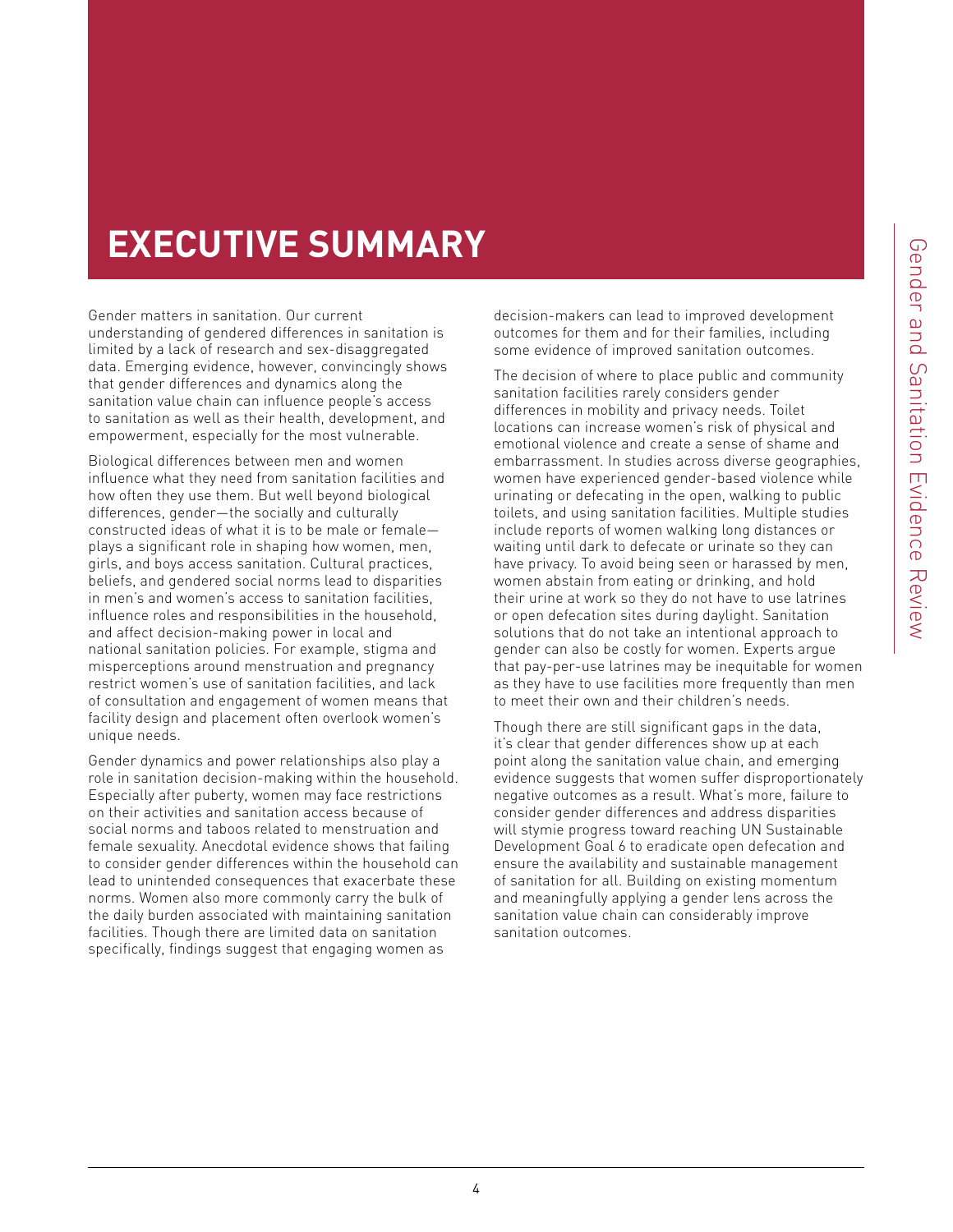# <span id="page-4-0"></span>**INTRODUCTION**

Safe sanitation options are critical for people's improved health and well-being. They also are vital for dignity and human rights. In 2015, the UN Sustainable Development Goals (SDGs) made universal access to sanitation a priority, committing to end open defecation and provide sanitation access to all by 2030, with a specific focus on addressing the needs of women and girls and people in vulnerable situations. The goals seek to increase the proportion of the population using safely managed sanitation and water services, as well as to track the adoption of community engagement in creating and implementing policy. The detailed goals do not specifically call for sex-disaggregated measurements, and current measures of sanitation outcomes rely heavily on household surveys that do not capture usage by individual family members. The result is a missed opportunity for measuring progress toward gender equality in sanitation outcomes. The gender equality indicators under SDG 5 can provide important guidance to practitioners, policymakers, and funders to improve sanitation access for all- and to ensure that improvements in access and usage for women and girls can be accurately tracked.

To date, the sanitation sector has not consistently included a gender lens in its approach to policy development, program execution, and product design. Failure to consider gender differences and potential inequalities that emerge from these differences could stand in the way of achieving sanitation access for all. It could also lead to unintended consequences, especially for the most vulnerable. The gendered roles and expectations can vary across geographies, cultures, classes, and religions, so it is critical that practitioners conduct gender analyses to identify where gender-based

barriers to sanitation exist. However, a lack of sexdisaggregated data and limited gender analyses across the sanitation sector make it challenging to understand exactly where these differences exist along the sanitation value chain. This lack of data also makes it difficult to measure how gender inequality leads to poor outcomes for men and women.

This report is the first in a series of evidence reviews commissioned by the Bill & Melinda Gates Foundation to highlight how gender influences development outcomes across sectors. This report seeks to uncover the evidence on gender differences in the sanitation value chain to show why gender matters across this sector. It includes an assessment of gender differences in sanitation use and maintenance and in participation in the sanitation sector and marketplace. Not all gender differences lead to disparities in outcomes, but this review shows that women do suffer disproportionately negative outcomes compared to men.

This report is based on an analysis of peer-reviewed academic papers; program reports, evaluations, and case studies; white papers; and 'to a limited extent' policy papers, briefings, and opinion papers related to sanitation and gender. It will cover the following areas:

- **I. Poor Sanitation and Outcome Disparities**
- **II. Gender Differences along the Sanitation Value Chain**
- **III. Gender and its Role in Sanitation Policy**
- **IV. Emerging Approaches to Gender Integration in Development**
- **V. Conclusion**

## **[Definitions1](#page-22-0)**

**Gender:** The socially and culturally constructed ideas of what it is to be male or female in a specific context.

**Gender analysis:** A critical and systematic examination of differences in the constraints and opportunities available to an individual or group of individuals based on their gender.

**Gender lens:** A perspective that pays particular attention to gender differences and relations.

**Gender norms:** The collectively held expectations and beliefs about how women, men, girls, and boys should behave and interact in specific social settings and during different stages of their lives.

**Gender relations:** Socially constructed power relations between females and males of all ages.

**Sanitation:** The access, quality, and use of sanitation facilities (e.g., toilets), maintenance of sanitation facilities, evacuation, transportation, treatment and re-use of fecal sludge and waste water, design of and access to menstrual products, and sanitation and hygiene behavior.

**Sex:** A person's biological status, which is typically categorized as male, female, or intersex.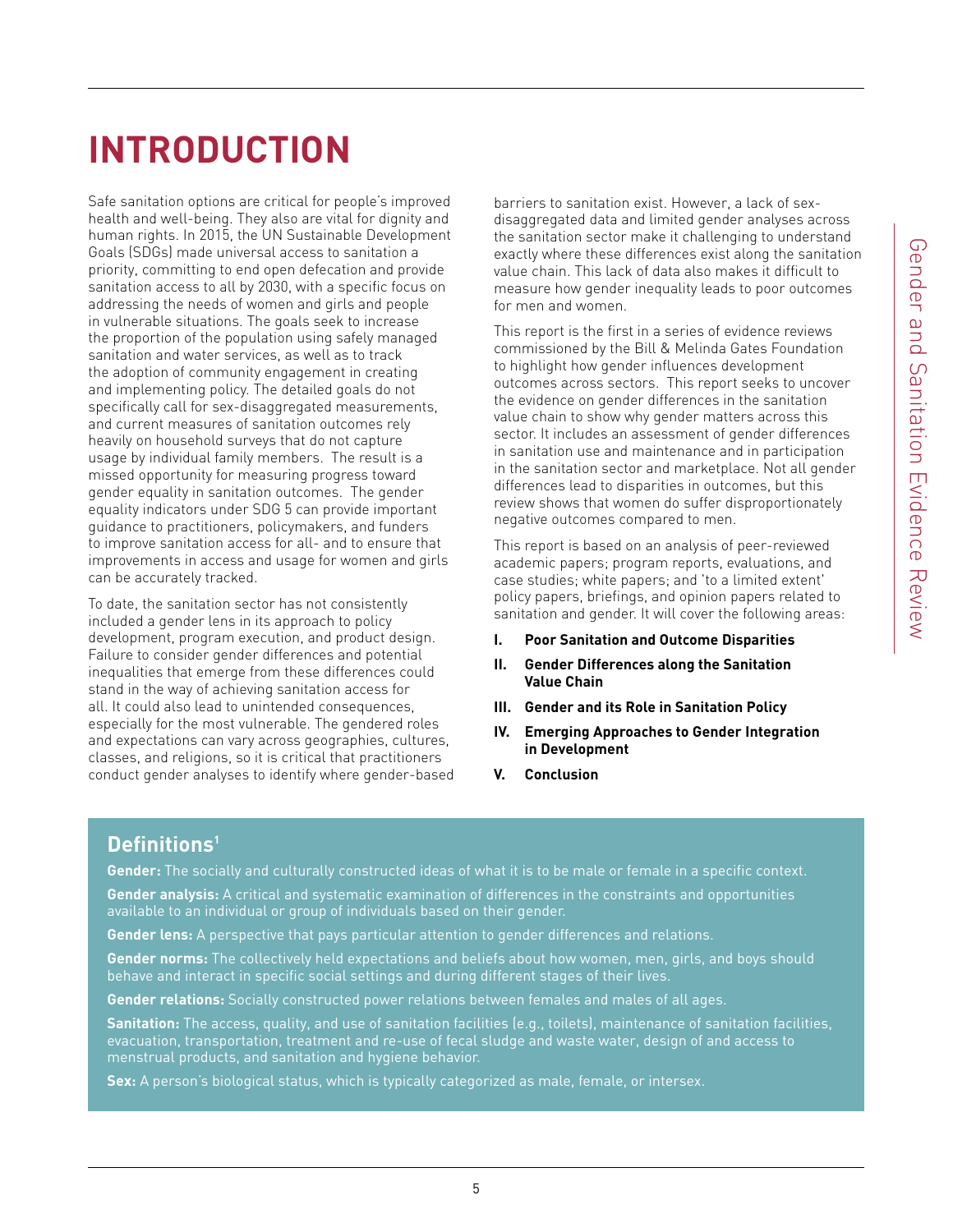

# **METHODOLOGY**

The literature review included over 100 peer-reviewed academic papers; program reports, evaluations, and case studies from non-governmental organizations (NGOs) (e.g., WaterSHED, Mahila Milan); and reports from international NGOs (INGOs) (e.g., WaterAid, Plan International, Save the Children, and Action Contre le Faim) and multilaterals (e.g., UN Women, UNICEF). It also included, to a limited extent, policy papers, briefings, and opinion papers within directly relevant disciplines, such as water, sanitation and hygiene (WASH), gender equality, and health, and indirectly related disciplines, such as veterinary science. These papers also served to identify examples of gender-intentional sanitation interventions.

The authors then assessed the strength of this evidence to identify what is known about the intersection between gender and sanitation and to elevate knowledge gaps that remain. To conduct an objective and balanced assessment, this review considered and outlined the wide-ranging ways that gender and sanitation may intersect along the value chain. There is a growing evidence base on gender differences among sanitation users—including product and usage preferences, facility access, and maintenance. There are limited data on gender differences within the sanitation sector and especially along the fecal sludge value chain. This report has elevated findings based on what is known, but significant information is still needed to make more conclusive claims about how gender influences usage and other outcomes across the sanitation value chain.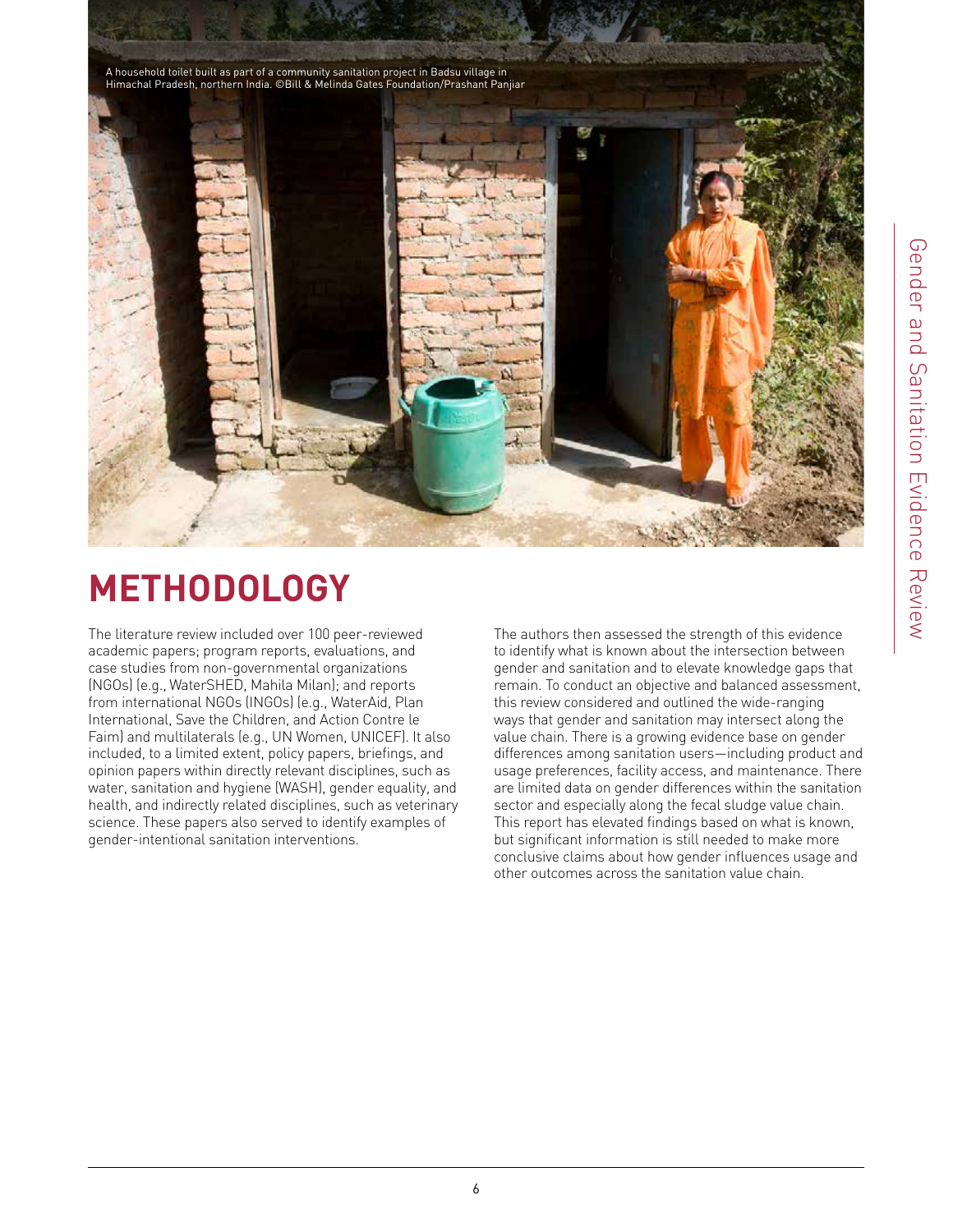# <span id="page-6-0"></span>**I. POOR SANITATION AND OUTCOME DISPARITIES**

Despite gaps in evidence and limited access to sexdisaggregated data, there is sufficient evidence to suggest that when women and girls have poor access to sanitation, they bear a greater burden and suffer worse outcomes than men. Biological differences play a role in these disparities, as women have different needs, especially during menstruation and pregnancy and after childbirth. Biological differences, however, do not adequately

explain the disproportionately negative physical and mental health, education, and economic outcomes that women experience. The emerging evidence on outcome disparities between men and women suggests that cultural practices, biases, and social norms are likely influencing factors as well. Table 1 provides a summary of the evidence linking poor sanitation to health and development outcomes for men and women:

## **Table 1: Poor sanitation access and physical health**

| <b>Physical Health Outcomes</b> |                                                                                                                                                                                                                                                                                                                                                                                                                                                                                                                                                                                                                                                                                                                                                                                                                                                                                                                                                                                                                                                                                                                            |  |  |  |
|---------------------------------|----------------------------------------------------------------------------------------------------------------------------------------------------------------------------------------------------------------------------------------------------------------------------------------------------------------------------------------------------------------------------------------------------------------------------------------------------------------------------------------------------------------------------------------------------------------------------------------------------------------------------------------------------------------------------------------------------------------------------------------------------------------------------------------------------------------------------------------------------------------------------------------------------------------------------------------------------------------------------------------------------------------------------------------------------------------------------------------------------------------------------|--|--|--|
| Women<br>and girls              | . Women and girls experience higher rates of infection from poor sanitation conditions and lack of<br>sanitation access.<br>• Evidence from small quantitative studies, primarily from India, shows the link between poor<br>sanitation and urogenital infections (e.g., urinary tract infections). <sup>2</sup> However, evidence on the link<br>between poor menstrual hygiene and bacterial vaginosis is conflicting. <sup>3,4</sup><br>• There is insufficient evidence to corroborate the link between poor sanitation and reproductive<br>tract infections.<br>• Pregnancy & newborn health: Emerging evidence from India is finding that adverse pregnancy<br>outcomes, including pre-term birth, are linked with open defecation practices.<br>• Pregnancy & newborn health: Evidence shows a causal link between mothers' exposure to poor<br>sanitation and infant mortality. <sup>5-7</sup>                                                                                                                                                                                                                     |  |  |  |
| Men and<br>boys                 | • Primary and secondary research (e.g., analysis of national data) indicates childhood diarrhea<br>affects boys as well.<br>• There is no research that specifically explores sanitation and health outcomes unique to boys<br>in adolescence                                                                                                                                                                                                                                                                                                                                                                                                                                                                                                                                                                                                                                                                                                                                                                                                                                                                              |  |  |  |
| <b>Mental Health Outcomes</b>   |                                                                                                                                                                                                                                                                                                                                                                                                                                                                                                                                                                                                                                                                                                                                                                                                                                                                                                                                                                                                                                                                                                                            |  |  |  |
| Women<br>and girls              | • Fear of sexual abuse and harassment while engaging in activities outside the home, including<br>using a community toilet, leads to anxiety, stress, and other psychosocial issues. <sup>8-10</sup> These<br>findings are mostly from small sample studies in South Asia.<br>• Psychosocial stress may also be caused by daily pressures related to mobility, roles and<br>responsibilities, and other social expectations. In a forthcoming study by Caruso et al., a<br>qualitative and quantitative survey with 1,400 women across different life stages found that<br>some of the measures of poor sanitation outcomes were related to ongoing depression, anxiety,<br>stress, and decrease in overall well-being. Fear of being judged, assaulted, or shamed while<br>engaging in sanitation activities outside the house can lead to low levels of consistent stress<br>and compounding physical outcomes over time. Adolescents, for example, can suffer greater<br>physical affects over their lifetime if they experience consistent levels of stress during the<br>formative adolescent years. <sup>11-14</sup> |  |  |  |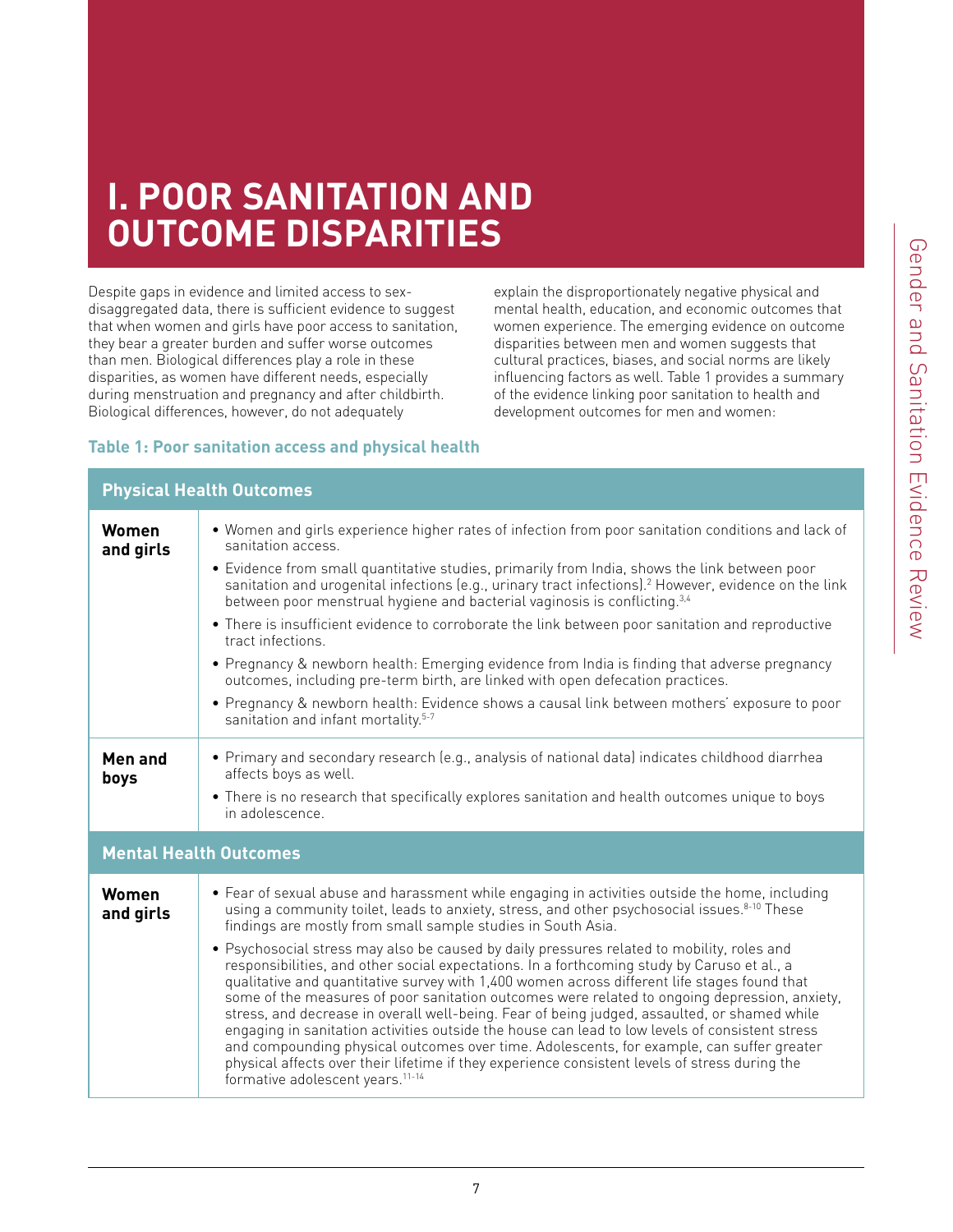| <b>Men and</b><br>boys    | • In a small-sample qualitative study in Zambia, men reported shame when seen by family<br>members while accessing public facilities to defecate.<br>• Anecdotal reports from a Bangladesh study show men may experience psychosocial stress from<br>the stigmas of being considered unclean.<br>. Desk-based studies highlight older men feeling shame and humiliation from not reaching a toilet<br>in time and needing to urinate or defecate in the open.                                                                                                                                                                                                                                                                                                                                                                                                                                                                                               |  |  |
|---------------------------|-------------------------------------------------------------------------------------------------------------------------------------------------------------------------------------------------------------------------------------------------------------------------------------------------------------------------------------------------------------------------------------------------------------------------------------------------------------------------------------------------------------------------------------------------------------------------------------------------------------------------------------------------------------------------------------------------------------------------------------------------------------------------------------------------------------------------------------------------------------------------------------------------------------------------------------------------------------|--|--|
| <b>Education Outcomes</b> |                                                                                                                                                                                                                                                                                                                                                                                                                                                                                                                                                                                                                                                                                                                                                                                                                                                                                                                                                             |  |  |
| Women<br>and girls        | • Poor sanitation in school impacts boys and girls, but reports show girls are disproportionately<br>impacted, especially when managing menstruation. <sup>15,16</sup><br>• Though studies are inconclusive on the direct quantitative correlation between sanitation and<br>school attendance, <sup>17-20</sup> there is sufficient evidence to show that issues related to toilet insecurity<br>and girls' inability to manage menstrual hygiene do contribute to their absences from school or<br>embarrassment at school. <sup>21-25</sup> Lack of separate latrines for boys and girls in schools can deter<br>girls from using the facilities. <sup>26</sup> Only 6.9% of girls in Sierra Leone said that their schools had water<br>available in a private area to wash during menstruation. <sup>27</sup><br>. Data on the direct link between menstruation and school absenteeism and/or dropout rates are<br>still inconclusive. <sup>28-30</sup> |  |  |
| <b>Men and</b><br>boys    | • Limited evidence shows adolescent boys are impacted by poor sanitation in secondary school,<br>however they are less impacted than girls. Overcrowding in schools has been associated with<br>both boys and girls avoiding toilets. Students avoid using the toilet due to the anxiety of waiting in<br>line during recess or a lack of privacy. <sup>31</sup><br>• There is some corroborating evidence linking school sanitation to school absences, though less<br>on school performance. One study examined academic performance as an educational outcome in<br>New York City and found that male and female students' academic success and school attendance<br>were influenced by the conditions of bathrooms in their school. <sup>32</sup>                                                                                                                                                                                                       |  |  |
| <b>Economic Outcomes</b>  |                                                                                                                                                                                                                                                                                                                                                                                                                                                                                                                                                                                                                                                                                                                                                                                                                                                                                                                                                             |  |  |
| Women<br>and girls        | • Most of the current research fails to consider other contributing socioeconomic and household<br>factors, such as lack of economic resources.<br>• Both men and women seem to experience a substantial loss of productive time related to poor<br>sanitation. However, program-related gender analyses suggest that women experience more<br>sanitation-related time poverty than men. 33,34<br>• Studies suggest that when women have increased household bargaining power, the household<br>spends more on health, education, and well-being, leading to improved education, health, and<br>nutrition among children, particularly girls. 35-37                                                                                                                                                                                                                                                                                                         |  |  |
| Men                       | • Men take on more formal income-generating roles in the sanitation sector than women, who tend<br>to lack opportunities to join enterprises and/or face discrimination in the sector.                                                                                                                                                                                                                                                                                                                                                                                                                                                                                                                                                                                                                                                                                                                                                                      |  |  |

Gender differences also have intergenerational implications on sanitation as well. For example, studies suggest that, on average, women invest more money than men in nutrition, school fees, and other needs of the family. Experts suggest they likely do the same for sanitation facilities, which directly impacts the health and well-being of their families. Similarly, with stigma and norms associated with menstruation, women are subject to restrictions on their mobility within the household, use of facilities, and engagement in social and prayer activities. Adolescent girls and young women are often subject to the same social norms and cultural practices as their mothers.

<span id="page-7-0"></span>**Mental Health Outcomes**

The disparities in outcomes suggest that there are important gender differences related to sanitation decisions and influences, preferences and use, and roles and responsibilities. The next section explores the state of the evidence and identifies gender differences along the sanitation value chain to better understand the influence of gender on sanitation outcomes and identify barriers related to gender that the field can seek to address to improve outcomes for all.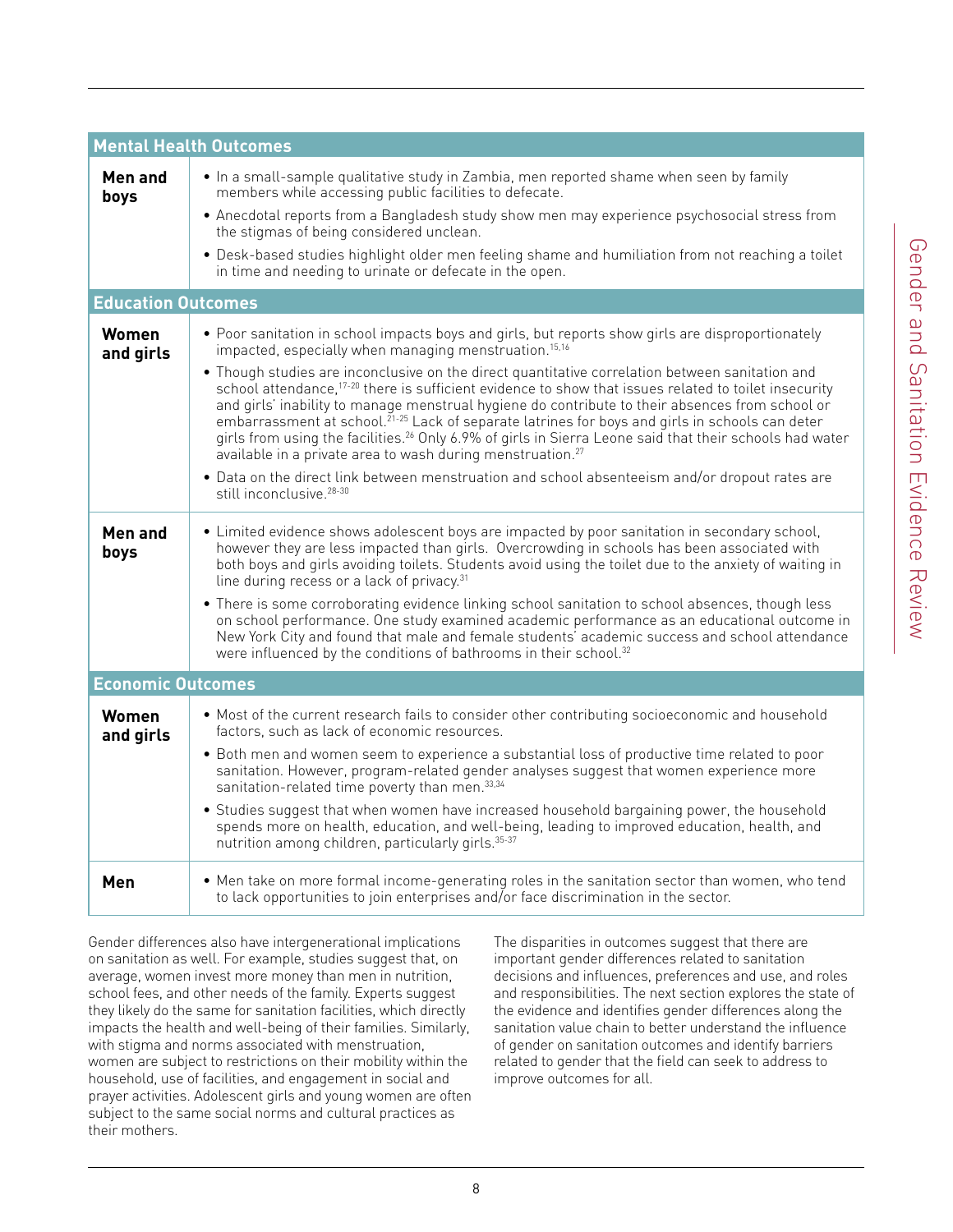# <span id="page-8-0"></span>**II. GENDER DIFFERENCES ALONG THE VALUE CHAIN**

## **Figure 1: Sanitation value chain**



This section explores gender differences across the sanitation value chain (Figure 1), from the user journey through the fecal sludge value chain. The analysis is intentionally focused on first uncovering where gender differences exist and then assessing whether and how these differences influence sanitation access. There are notable gaps in the evidence, especially across the backend of the value chain, that require further investment and research, but sufficient evidence exists to suggest that gender matters at each point of the value chain.

## **Sanitation | User Interface**

Data collection is commonly carried out at the household level, making it challenging to identify gender differences in preference and use within the household. However, emerging research and programming is starting to show important dynamics between men and women that influence their sanitation preferences, use, and maintenance. Additionally, power dynamics between men and women within the household and in the community at large can limit women's agency, mobility, and decision-making power, which in turn affects her sanitation access. Understanding these diverse experiences is critical to ensuring women and girls have equitable access to sanitation.<sup>38</sup>

The following sections break down the user journey to show examples of how gender differences can influence (1) people's decisions about their own and others' sanitation access and use, (2) people's preferences for and use of sanitation facilities, and (3) the construction and maintenance of sanitation facilities. Each section provides key insights and examples from the research. Because of evidence gaps and varying situations from place to place, findings from individual studies should not be assumed to be generalizable. However, when taken together, these examples signal the importance of understanding and designing for gender differences at each stage of the user journey to ensure inclusive outcomes across contexts.

## **1. Decisions and Influenc[e39-44](#page-23-0)**

Gender dynamics and power relationships can play a role in sanitation decision-making within the household, and one individual can dictate the sanitation access and use for others. However, those in decision-making roles or positions of power are not always aware of the needs of others in their household. This section explores the gender differences in decision-making roles and influence.

**Studies suggest that when women have increased household bargaining power, the household spends more on health, education, and well-being. This in turn improves children's—particularly girls'—education, health, and nutrition[.45-47](#page-23-0)** Findings suggest that engaging women as decision-makers could also improve sanitation outcomes for their families, though the data on this are limited. Women are often considered to be in the best position to influence sanitation and hygiene practices because of their socially assigned role as mothers and wives.<sup>48</sup> Yet, research suggests that men often have more influence over sanitation decisions within the household.

#### **When it comes to sanitation facilities in the home, household studies show that men and women have different drivers for adopting in-home pit latrines.**

Marriage is a significant driver for men to invest in household latrines across geographies. For example, in Haryana, India, a state where gender inequalities are well documented and married women typically move to their husband's family's house, the No Toilet, No Bride program encouraged families to demand that marriage suitors construct a toilet prior to marriage. While the program resulted in a 15% increase in men investing in sanitation,<sup>[49](#page-23-0)</sup> critics say that it perpetuates discriminatory norms and restricts women's mobility by suggesting that women must stay at home to be safe.<sup>50</sup>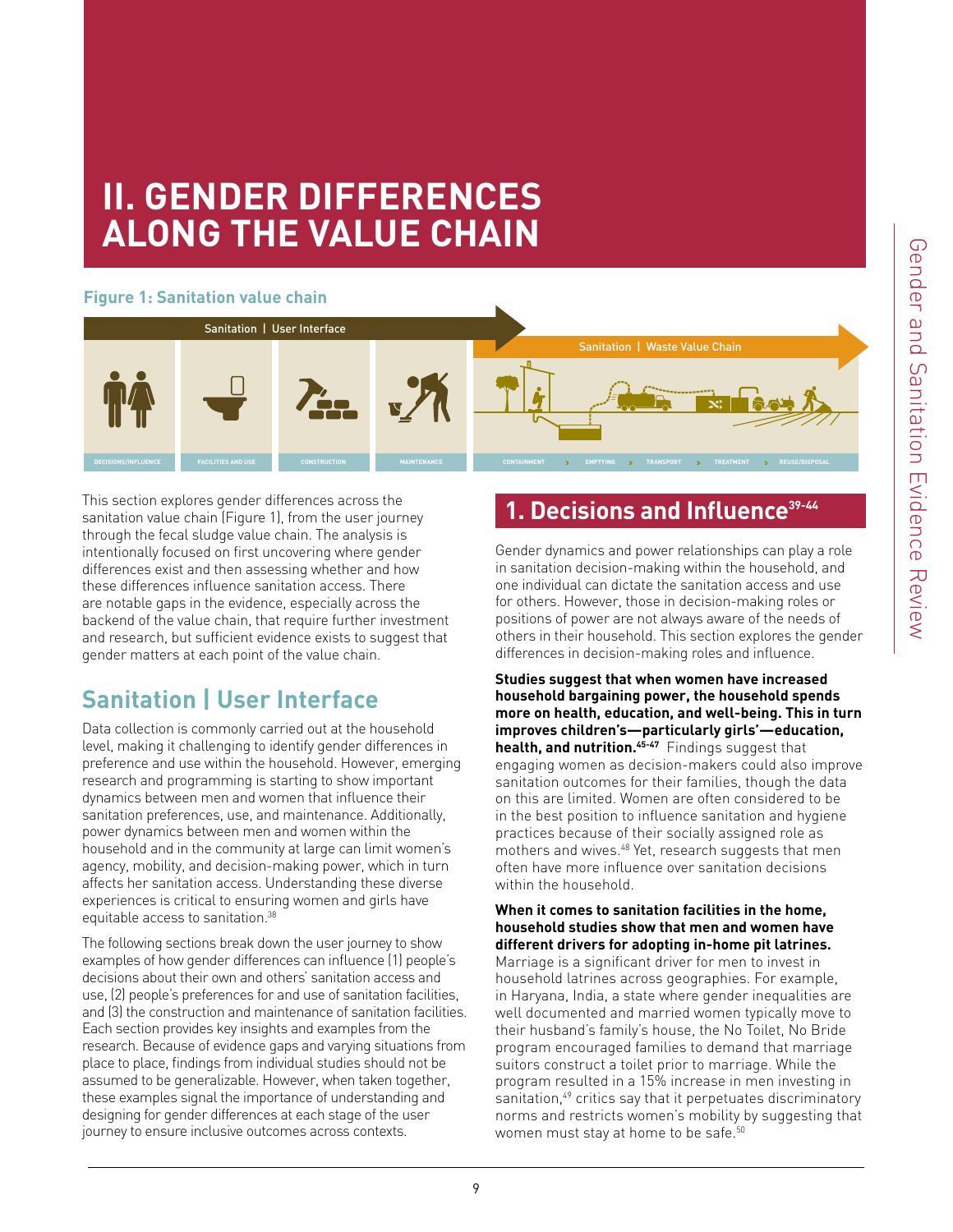## <span id="page-9-0"></span>Women's increased access to sanitation loans is giving them the opportunity to invest in sanitation solutions that address their menstrual and other needs.[53](#page-23-0)

**Data on the affordability of household toilets and people's willingness to pay for them are limited, but the available evidence suggests that men are more willing to pay than women, and that women inform and influence men's decisions.** Anecdotal examples show that women have a greater need for toilets and play an important role in discussing and convincing men of the potential value of investing in in-home facilities.<sup>[51](#page-23-0)</sup> A handful of studies suggest that men are more willing to pay than women and are less concerned about financial constraints in making these decisions. A study in Vietnam found that men were more willing than women to pay for constructing a bathroom with a flush toilet.<sup>[52](#page-23-0)</sup>

#### **Men have greater control over household financial decisions, which can influence the choice to invest in sanitation facilities within the home.** Anecdotal

**Case Study**

Case Study

examples show that men sometimes refuse to invest in improved sanitation for women and the family because of cultural beliefs, misperceptions, or lack of understanding about women's needs. Below is an example from consumer research conducted by Sanivation, a Kenyabased social enterprise that provides and services container-based toilets for households in urban settings.

**When women gain decision-making power in the household, they are better able to access sanitation solutions that will meet their specific needs.** Women's increased access to sanitation loans is giving them the opportunity to invest in sanitation solutions that address their menstrual and other needs.<sup>53</sup> Gramalaya, an organization in India that provides affordable sanitation loans to low-income clients, designed its sanitation loans specifically for women, resulting in improved project outcomes. The organization identified that women preferred group loans because they could share the risk and benefits with neighbors. Given household responsibilities and norms, women also preferred the option of having organization representatives collect payments from women in their homes, and the flexibility of being able to send money to the group with their neighbors. Finally, women appreciated that little documentation was required to obtain a loan, which made the process smooth and easy. These efforts resulted in high customer satisfaction and a more than 99% repayment rate.<sup>54</sup>

## **Addressing in-home latrine access for Kenyans**

**Sanivation, a social enterprise in Kenya, installs container-based toilets in homes for free and charges a nominal monthly fee to service them, offering an alternative to shared pit latrines.** The company saw early uptake from clients with disabilities, in part because of the toilet's convenience and safety.<sup>55</sup> Yet Sanivation's business growth soon stalled when another potential client base—women, who have expressed interest in and the need for in-home toilets—were not using the service as they had anticipated. Sanivation discovered that men's perceptions and control over household purchases were preventing more families from installing the latrines or continuing the service.

For example, a woman in Naivasha, Kenya, signed up for the service to make it easier to use the bathroom. The woman was healing from post-birth complications and had to take her infant and 1-year-old with her to the community pit latrines each time she needed to use the toilet. While her husband was working away from home for several weeks, she had an in-home latrine installed and began paying for Sanivation's weekly service. But when her husband returned, he refused to have the toilet in the home, saying it was unsanitary. Sanivation removed the container, and the woman was devastated. "She came to us crying after her husband made the decision and neglected to consider her needs," Sanivation staff said.

Sanivation is now creating a campaign to engage men and religious leaders to combat misperceptions about inhome toilet facilities and help expand women's access to sanitation.<sup>56</sup>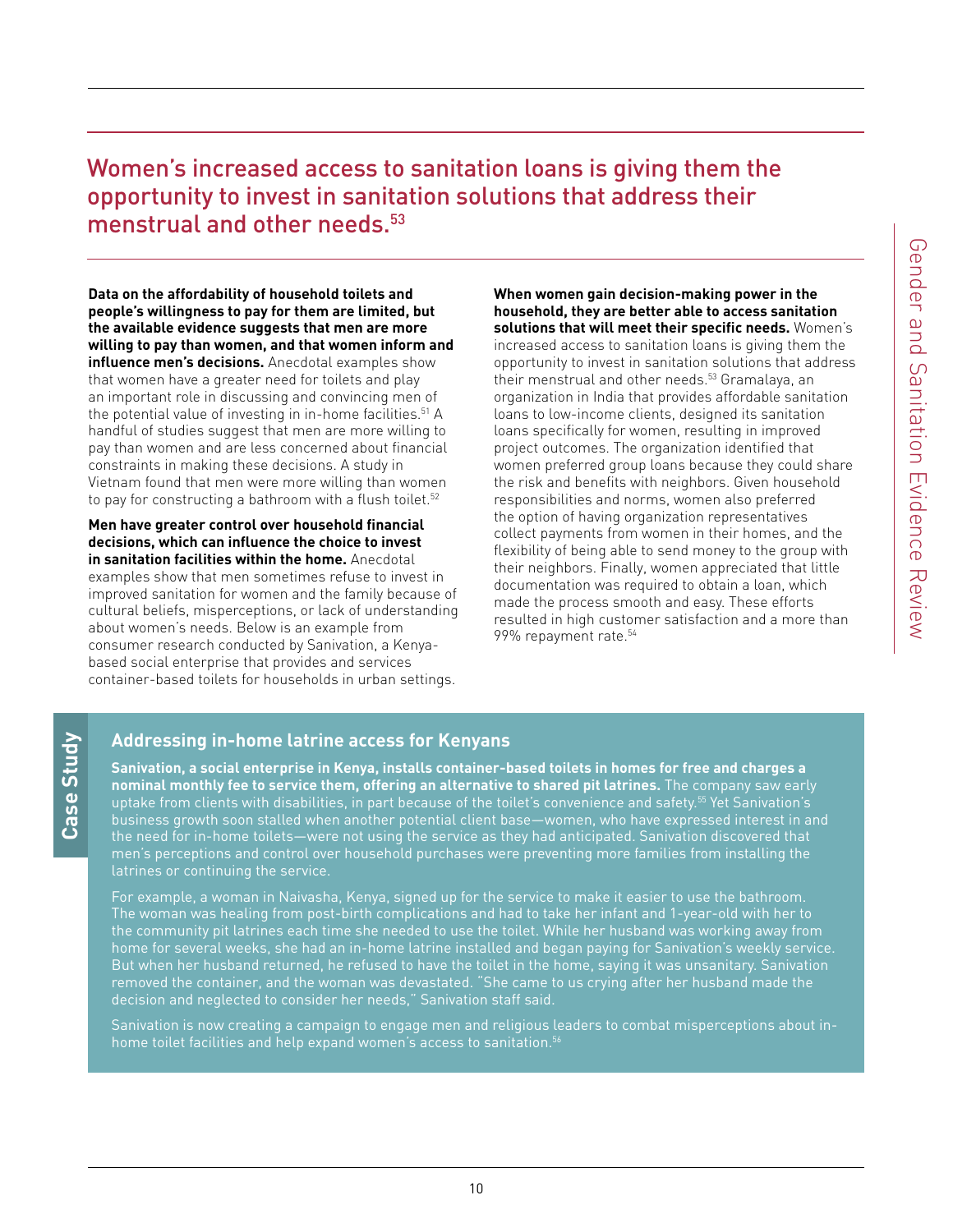## <span id="page-10-0"></span>**2. Facilities and Use**

Gender dynamics and power relationships within the home can also have implications for who uses facilities and when. Especially after puberty, women may face restrictions on their activities and access to sanitation facilities because of social norms and taboos around menstruation and sexuality[.57,58](#page-23-0) The ways in which these restrictions manifest are contextual and differ based on geography, religious affiliation, and more.

Across varied contexts, menstruating women are limited in their mobility and engagement in activities within and outside the home. Lack of adequate access to sanitation facilities, clean water, disposal mechanisms, and products can mean women stay close to home or, alternately, are alienated from their homes during menstruation. In extreme cases, community norms dictate that women are not allowed to join daily activities such as prayer or household meal preparation and chores, and may be banned from entering certain rooms in their house. One example is the social tradition of chhaupadi, through which menstruating women are exiled from their homes and also face dietary, sanitary, social, and religious restrictions. These include where they can access water or bathe, which can perpetuate poor sanitation and hygiene, increase risks of sanitation-related illness, and impact school or work attendance.<sup>[59,60](#page-23-0)</sup> Similarly, the Gumuz people in Ethiopia send girls into isolation away from their family for a period of time when they begin menstruating. Other Ethiopian ethnic groups

#### send girls away from their families to live in groups. Even when girls are allowed to continue living with their family, they face restrictions on leaving their home, eating with their family, and more due to misperceptions about cleanliness.<sup>[61](#page-23-0)</sup>

Newly married women in some cases need to negotiate time, place, and support for sanitation access and use. A study in India found that newly married women face restrictions on when they are allowed to defecate and who accompanies them. $62$  Additionally, there are expectations for how women must behave if and when they leave the house to engage in sanitation-related activities to protect the family reputation.<sup>63</sup>

In general, social expectations about modesty mean that women should not be seen urinating, defecating, or washing. In multiple studies, women report walking long distances or waiting until dark to defecate or urinate in privacy[.64-66](#page-23-0) Women also report abstaining from eating or drinking, or they hold their urine at work, to avoid having to access latrines or open defecation sites during daylight and risk being seen or harassed by men.<sup>67-69</sup> Women say they lack privacy when using a shared "pot" in informal settlements, which is compounded by lack of space, proximity to family members, and public latrines that are not safe to access at night. $70$  Studies show that women experience humiliation, stress and fear of gender-based violence (GBV) when defecating outside and therefore seek in-home solutions for privacy. Women in Uganda and Kenya resort to defecating into plastic bags inside their homes to avoid defecating in public.<sup>71,72</sup>

# Case Study **Case Study**

### **Considering norms in product design and placement**

**In Rajasthan, India, the government launched a project to address women's safety, privacy, and sanitation needs by building household latrines[.73](#page-23-0)** Women had been holding their urine during the day and then walking to the community latrines in the dark. Yet in the project's initial implementation, women were not consulted about where to place the latrines, resulting in latrines that they couldn't actually use. Most were placed in household courtyards—traditionally spaces reserved for men and guests, not women. Project leaders ultimately sought both women's and men's participation in site selection, and new latrines were placed in more private areas of the house where women could use them without others knowing when and how frequently they went. Despite this important insight, men in the community still did not advocate for or see the value in increasing women's participation in sanitation planning activities in the community.<sup>[74](#page-23-0)</sup>



Swapnil Chaturvedi, president and chief executive of Samagra Waste Management, inspects a 'nano-loo' that his ©Bill & Melinda Gates Foundation/Paul O'Driscoll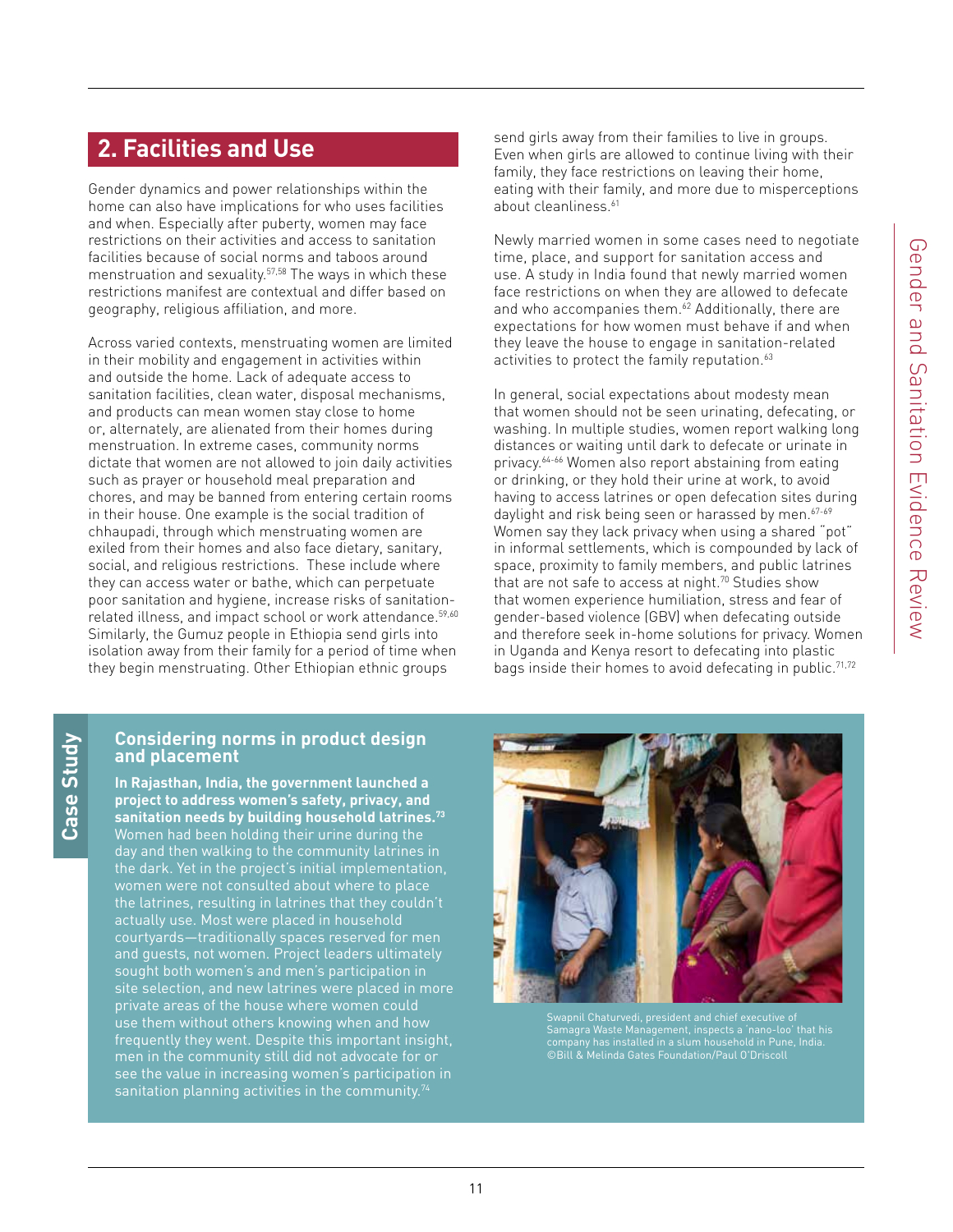<span id="page-11-0"></span>When women access facilities outside the home. especially at night, they are at risk of violence and harassment. Around the world, women experience GBV both inside and outside their homes. The link between GBV and sanitation is evidenced by how frequently women's and girls' sanitation decisions and practices are determined by perceptions of safety and fear of GBV (Figure 2). Studies across diverse geographies document GBV occurring while women are urinating or defecating in the open, walking to public toilets, and using sanitation facilities.[75-81](#page-23-0) Hulland et al. found that rape when accessing sanitation was a significant concern for a majority of women, and especially for adolescents, whose concerns were the most salient, frequent, and severe. Both men and women under-report their experiences of violence, making it challenging to uncover and assess accurate data. A few studies are, however, showing that young men and boys, like women, may also be at risk

## **Figure 2: Anecdotal story**



© Getty images from Mathare

Getty images from Mathare

"Past eight, we can't go out to use the toilet. There is no lighting and the men drinking Chang'aa [local alcohol] on that side, get violent with us, even girls. We are forced to use a bucket…a bucket in one room in front of your children, fathers and brothers. Can you imagine? Sometimes we use the 'flying toilets' at night but your neighbors don't like this. Without any garbage collection, I wake up at dawn and sneak away to empty the bucket or dispose the bag. There is no dignity in our toilet situation." – Woman living in Mathare informal settlement, Kenya

for women by nearly 42%.<sup>[88](#page-24-0)</sup>

Lack of separate facilities for boys and girls in schools is a significant barrier to use for girls, especially during menstruation. In 2012, 40% of all government schools in India lacked a functioning common toilet, and another 40% lacked a separate toilet for girls.<sup>[89](#page-24-0)</sup> Several studies report that girls do not change menstrual pads in school. $90,91$ Girls may avoid using toilets for fear of leaving blood spots in the latrine, if there is not an adequate water supply for washing[.92](#page-24-0) In a study in Nepal, 41% of girls cited a lack of privacy for cleaning and washing as their primary reason for school absenteeism during menstruation, and 57% of girls in South Sudan report the lack of a private place to change as their primary reason for school absenteeism during menstruation. $93,94$  In India, girls who stopped going to school altogether say they would return if proper toilet facilities existed[.95](#page-24-0)

School overcrowding, lack of privacy, and poor facility maintenance can deter use by boys and girls. In schools based in urban settings, overcrowding and toilet maintenance are the most significant challenges for boys and girls. In rural-based schools, limited access to adequate infrastructure and water in schools is more critical.<sup>96-99</sup> Program and product research has also found that male guards or janitors can deter women from using public sanitation facilities.<sup>100-106</sup>

of violence near public latrines and water points that are exposed and especially dangerous after dark.<sup>[82,83](#page-23-0)</sup> In a mapping exercise conducted as part of a study in Afghanistan, boys drew their surrounding environment and noted latrines and water points as among the most

The number and placement of toilets in public spaces, public institutions, and commercial buildings also noticeably influence men's and women's sanitation access and use. Urban areas commonly have a limited supply of public facilities for women. In Mumbai, India, for example, the municipal government provides 5,993 public toilets and 2,455 urinals for men but only 3,536 public toilets for women.<sup>87</sup> A study by RTI found that in Ahmedabad, public facilities for men outnumber those

dangerous places in the community.[84-86](#page-24-0) 

Women are unlikely to take on leadership and decisionmaking roles in participatory behavior change programs. There is little research specifically linking women's leadership to sanitation outcomes. However, there is evidence that inclusive and participatory approaches that engage all members of the community have been among the most successful approaches to eliminating open defecation and ensuring sustained behavior change. These efforts include women as beneficiaries, but less frequently include women as decision makers. Participatory approaches, such as community-led total sanitation (CLTS), must engage all members of the community to sustainably eradicate open defecation practices[.107,108](#page-24-0) Despite the importance of inclusivity in the participatory process, women's specific needs are rarely elevated.<sup>109-113</sup> This is in part because community-based sanitation programs have done little to bring women into decision-making roles in community-level committees—a core part of the CLTS process. CLTS programs also rarely engage men in dialog about gender and rarely attempt to shift gender roles and power dynamics between men and women at the household and community levels.<sup>114</sup>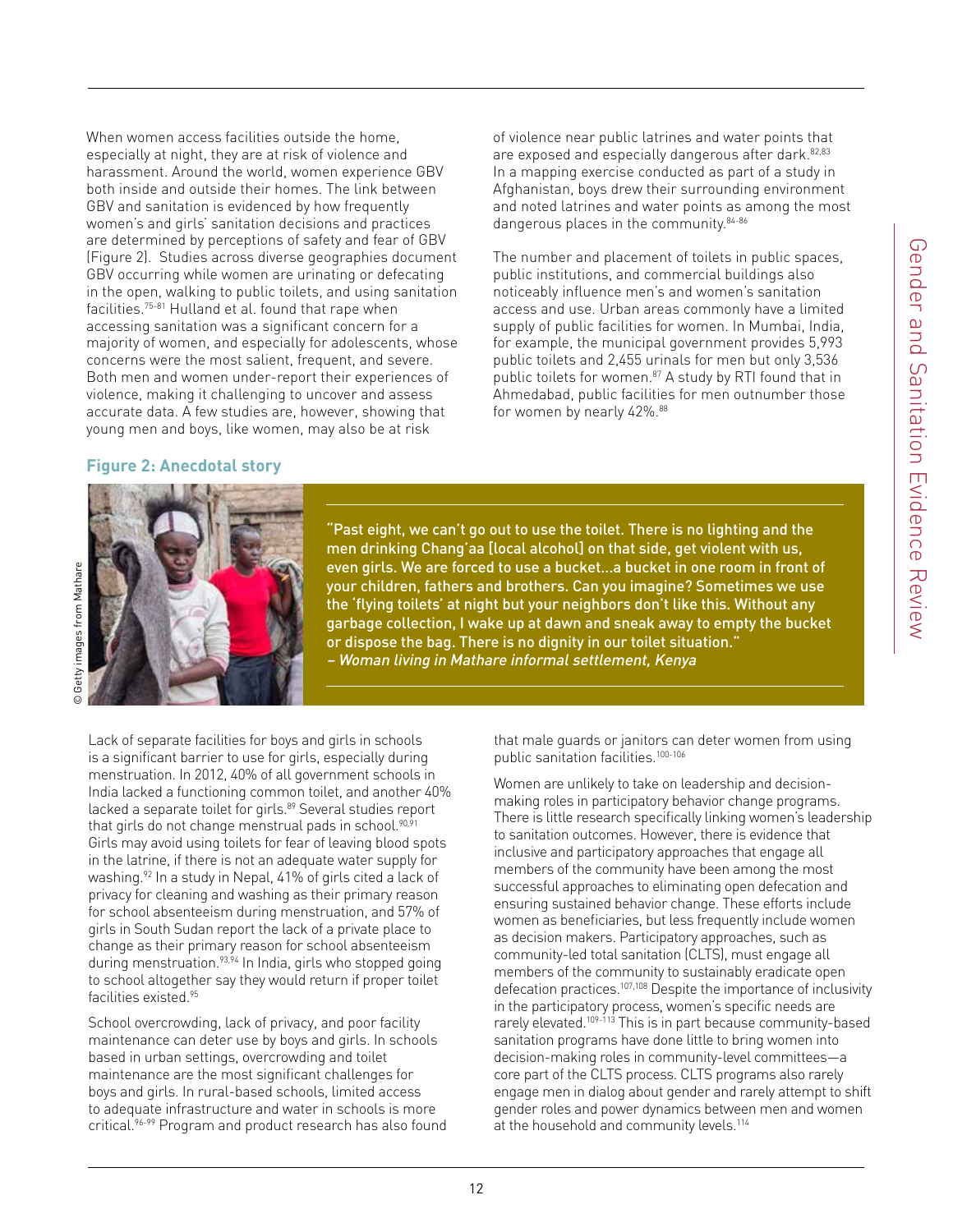## <span id="page-12-0"></span>**3. Construction and Maintenance**

Men take on household roles related to both building and financing sanitation facilities. Early evidence shows that men are more commonly responsible for toilet construction and financing.<sup>[115-117](#page-24-0)</sup> Latrines can be built into the marriage bargaining process. Women and their parents put pressure on men to build latrines to secure marriage proposals and show they can provide for their families.<sup>118</sup>

Women more commonly carry the bulk of the day-to-day burden associated with maintaining sanitation facilities. Women's and girls' disproportionate responsibility for water collection has been well researched.<sup>119</sup> though fewer studies examine the additional burden of

## **Sanitation | Waste Value Chain**

There are significant data gaps in the field's understanding lesign. Emerging evidence underscores the of gender differences in participation and decision-making in the fecal sludge value chain (Figure 3, below). Women are disproportionately underrepresented in organizations across the sector, which influences product and service

sanitation.<sup>[120](#page-24-0)</sup> Evidence from studies in South Asia and East Africa largely show that latrine cleaning is often a woman's role[.121-126](#page-24-0) Women may also have an increased burden because they lack adequate, safe ways to dispose of their menstrual products and instead throw sible for toilet them in the toilet, blocking the pipes.<sup>127,128</sup> It is often women's responsibility to manage menstrual waste, as men perceive women's blood to be unclean[.129](#page-25-0) 

> It is critical for organizations and businesses working in sanitation to understand gender inequalities and address these differences in the user journey to ensure that women are meaningfully engaged across the sanitation sector. The next section covers the existing evidence on gender differences across the fecal sludge value chain, highlights gaps in data, and considers the impact of these differences on sanitation outcomes for all.

design. Emerging evidence underscores the importance of actively engaging diverse perspectives and experiences to ensure products, services, and systems are designed to address users' gender differences.



## **Figure 3: Fecal Sludge Value Chain**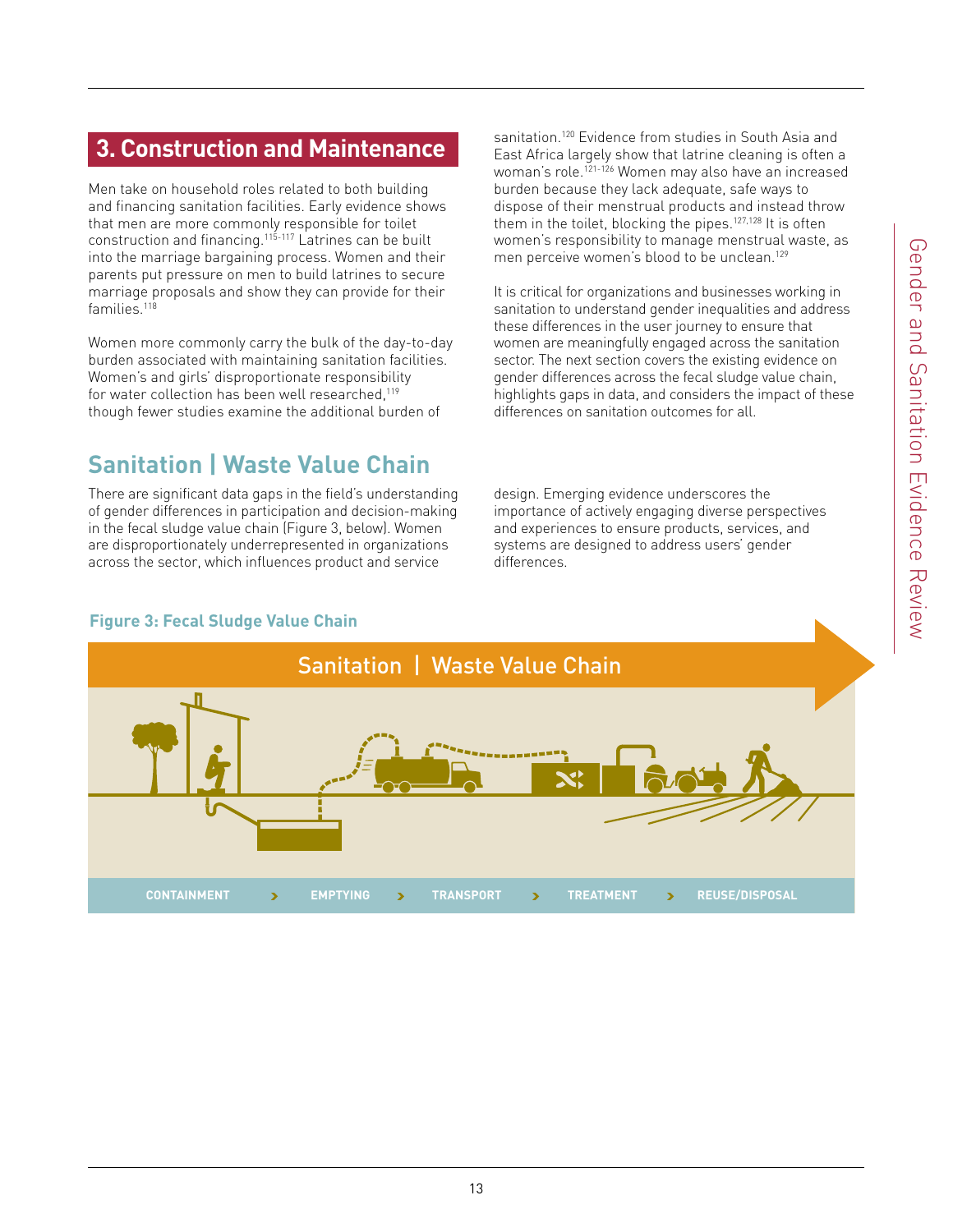## <span id="page-13-0"></span>**4. Containment, Emptying, Transport, Treatment, and Reuse/Disposal**

**Latrines and related products are designed with some consideration for differences in men and women's biological needs. However, designers pay limited attention to cultural and normative factors that influence men's and women's sanitation facility and product use.** Actors in the sector tend to focus on designing programs and products for defecation but largely fail to consider women's specific needs for privacy during post-defecation cleaning, urination, ritual bathing, dressing, and menstrual hygiene management.[131,132](#page-25-0) In a community in West Bengal, India, toilet designs did not consider women's need for privacy and corresponding preference for taller, brick-andmortar toilet cabins. As a result, household latrines without walls and roofs did not provide adequate privacy, were rarely used by women, and perpetuated open defecation practices among women[.133](#page-25-0)

"Sanitation programs, as with many other development programs, have been built around assumptions on some sort of 'gender-neutral' person who does not exist in reality. Men's interests, needs, and priorities in relation to sanitation may well be as neglected as women's.["130](#page-25-0)

#### **Women-led efforts deliver inclusive program design**

**Case Study**

Case Study

**In the slums of Mumbai and Pune, India, a women's network sought input from other women to improve government community toilets.** At some public toilets, women's and men's stalls faced each other, while other toilets had entrances facing the street. In both cases, women were uneasy with the layout and reported cases of harassment when they used the toilets.

Members of Mahila Milan, a decentralized network of poor women who manage credit and savings activities within their communities and provide loans to other when their communities and provide ceans to once.<br>women, consulted other women from local self-help groups about how to improve the facilities. Using the feedback it received, the network—run jointly by a local NGO and the National Federation of Slum Dwellers worked with the municipal government of Mumbai to construct separate men's and women's entrances and align stalls back to back to minimize men's and women's interactions. It also improved the toilets' design by adding stall doors that swing both ways. making it easier for maintenance workers to keep the facilities clean.[134,135](#page-25-0)

Failure to consider gender differences in product and service design can add to women's workloads and affect their education and income. Poor sanitation directly correlates with women's time lost addressing health concerns (contacting pathogens and becoming sick or seeking healthcare), cleaning water (collecting clean water or boiling dirty water), and accessing the toilet (finding a suitable place to defecate, either in the open or at public facilities), which takes away from time they can spend going to school or work. For example,



Naka locality of Mumbai, India. ©Bill & Melinda Gates Foundation/Prashant Panjiar

the flush latrine in India requires more water than ecological sanitation, and women and girls must typically collect and carry the water.<sup>[136,137](#page-25-0)</sup> Women may also need to collect fecal sludge, dispose of "night soil," teach children about sanitation, toilet train children, and dispose of diapers and children's feces.[138,139](#page-25-0) All of these duties contribute to women's time poverty.<sup>140</sup> Improvements in sanitation can relieve the issue but do not address the underlying cause[.141](#page-25-0)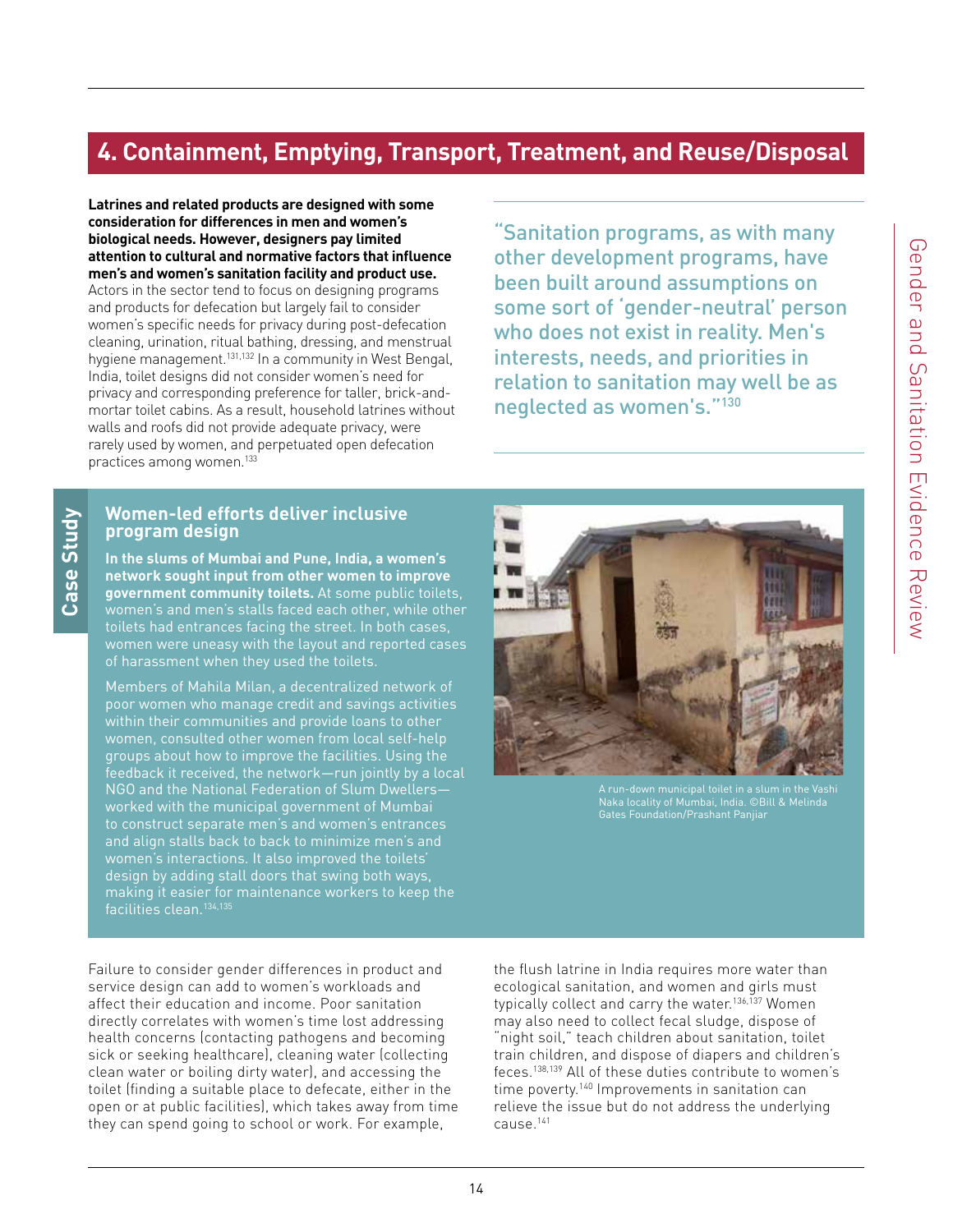<span id="page-14-0"></span>

## **Technology design does not consider women's needs**

**Aqua Privy, an organization in South Africa, created a new sanitation technology that requires little water and reduces odor, yet using the toilet soon became a degrading experience for women.** 

The toilet required users to pour water into the bowl after use and empty the sludge periodically. Women felt humiliated when they had to fetch water publicly for their toilet. The toilets were also too small for pregnant women to use comfortably. They also did now allow for the disposal of sanitary pads, and women seen emptying the toilet bowl were considered unmarriable by senior members of the community.

A review of the project found that the local civic organizations involved in the design were all headed by men, and women did not participate in the design or delivery of the system. $^{142,143}$  $^{142,143}$  $^{142,143}$ 

#### **Solutions that do not consider gender differences can**

**Case Study**

Case Study

**be costlier for women.** Experts argue that pay-peruse latrines may be inequitable for women because they have to use facilities more frequently than men for their own and their children's needs. Men, on the other hand, typically use these facilities only for defecation and therefore need to use them less frequently.<sup>[144-147](#page-25-0)</sup> In Kampala's slums, pay-per-use facilities cost an estimated US 12 cents to 20 cents per use.<sup>[148](#page-25-0)</sup> This creates a barrier for women, especially those who have no income or earn considerably less than men and/ or who have limited control over household financial resources[.149](#page-25-0)

"It goes against the laws of non-discrimination if all public toilets are pay for use. If you have pay-per-use, men will go once for defecation and use the street for the 'short call.' Women have to use the latrine four to five times per day." – Isha Ray, University of California, Berkeley<sup>[150](#page-25-0)</sup>

**Current system-level efforts, particularly incinerator technology, to address the disposal of menstrual waste do not adequately consider the user and may have a** 

#### **negative impact on both the user and the environment.**

The Government of India encourages incinerators as a solution to dispose of menstrual waste, particularly in schools. NGO and school staff highlight that often girls themselves have to handle the incinerator, which exposes them to health hazards. There are instances of incinerators not reaching 900 degrees and thus not processing menstrual waste properly. It is also common for incinerators to be too large, which is problematic because it is not efficient to burn the pads until the incinerator is full.<sup>[151](#page-25-0)</sup> The longitudinal effects of using incinerators on the environment and human beings are not yet studied.[152-154](#page-25-0)

**Existing solid waste management systems have not been configured to collect and process menstrual waste, causing significant blockage problems when used products are disposed of in these facilities[.155](#page-25-0)** Mavoko Water and Sewerage Company, a utility in Kenya, reports that menstrual pads alone constitute about 40% of the material hauled from blocked sewers. Because the frequency of blockages exceeds the company's ability to respond immediately, blockages are often not resolved until the day after they are reported, leading to sewage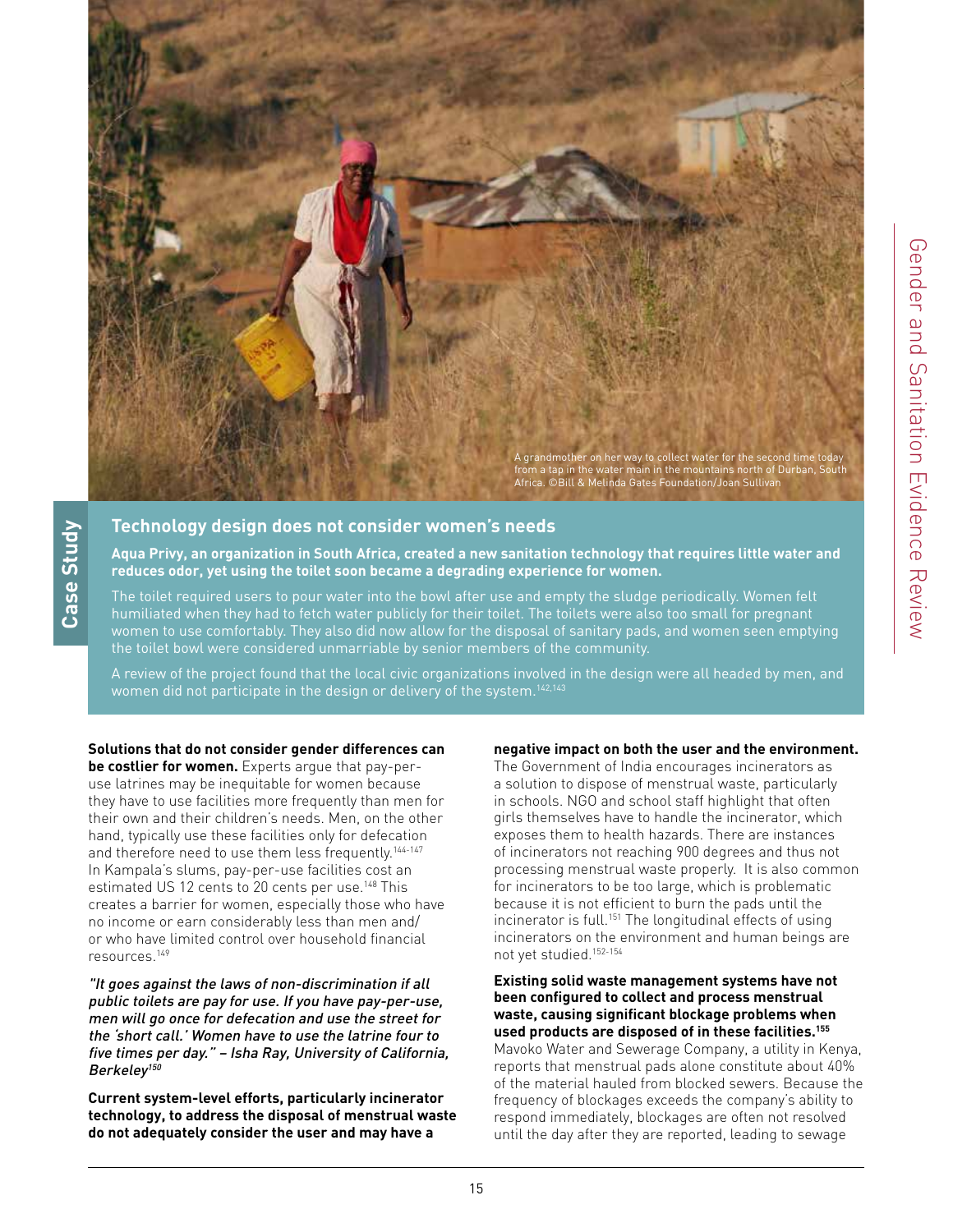<span id="page-15-0"></span>backflows into homes, which are a serious health hazard[.156](#page-25-0) It is difficult and expensive to properly process fecal sludge that contains non-biodegradable sanitary pads, so this waste often remains in the sludge, creating problems when it is reused in agriculture applications.

**Sanitation enterprises are beginning to consider ways to incorporate women's voices and preferences into the process of designing sanitation facilities and solutions.**  A review of interventions indicates that participation of

**Case Study**

Case Study

women contributes to more user-friendly designs and improved sanitation outcomes. Utthan, an organization in India that seeks to improve water and sanitation services through capacity-building and community mobilization, co-developed a process with the community that required half of the water committee members to be women. As a result, sanitation water posts were placed in locations that women prefer, providing improved convenience and safety for all community members.<sup>[157](#page-25-0)</sup>

## **Donor investment in technologies and user research**

**Transformative technology is one of the five areas of focus in the Bill & Melinda Gates Foundation's WSH program strategy.** The foundation funds research to develop innovative toilets that do not require a sewer, water connection, or electricit[y.158](#page-25-0) One example is the Nano Membrane Toilet (NMT), also called the Clean Toilet, which is an off-grid solution designed to be convenient, modern, hygienic, user friendly, and affordable for households.

During preliminary human research and user testing to develop the product, researchers found that the toilet did not accommodate women's physical and cultural preferences. For example, women consistently stopped using their in-home toilet during menstruation. In the redesign process, engineers considered safety (by including locks), toilet placement, toilet appearance, and other design changes in an effort to increase use of the product overall, especially among female users.[159](#page-25-0) 

User testing also identified interesting barriers to men's use of the toilets. For instance, households invested in toilets for use by women, children, the elderly, and the disabled, but young men were expected to use public toilets or defecate openly, which poses a health hazard for the whole community.

While the program team was not initially considering differences between men and women, barriers to growth and product uptake ultimately elevated the importance of gender. The program strategy team at the foundation hopes to transfer these learnings to other grantees within the Transforming Technologies portfolio to enhance their awareness of gender-based barriers for use in future toilet designs.<sup>160</sup>

#### **Men hold the majority of professional positions across**

**sanitation enterprises.** A study of water and sanitation businesses in Indonesia, Vietnam, and Timor-Leste shows that they are predominantly run by men. Recent studies show an increasing number of women operating in the sector, particularly as societies begin to accept less traditional roles for women and men.[161](#page-25-0) A study in Addis Ababa, Ethiopia, found that the majority of micro-enterprise cooperative workers—comprised of community based organizations (CBO) members are women[.162](#page-25-0) Yet, in the 2011 Global Analysis and Assessment of Sanitation and Drinking Water (GLAAS), half of the countries surveyed reported that women comprise less than 10% of total professional water and sanitation staff.<sup>163</sup>

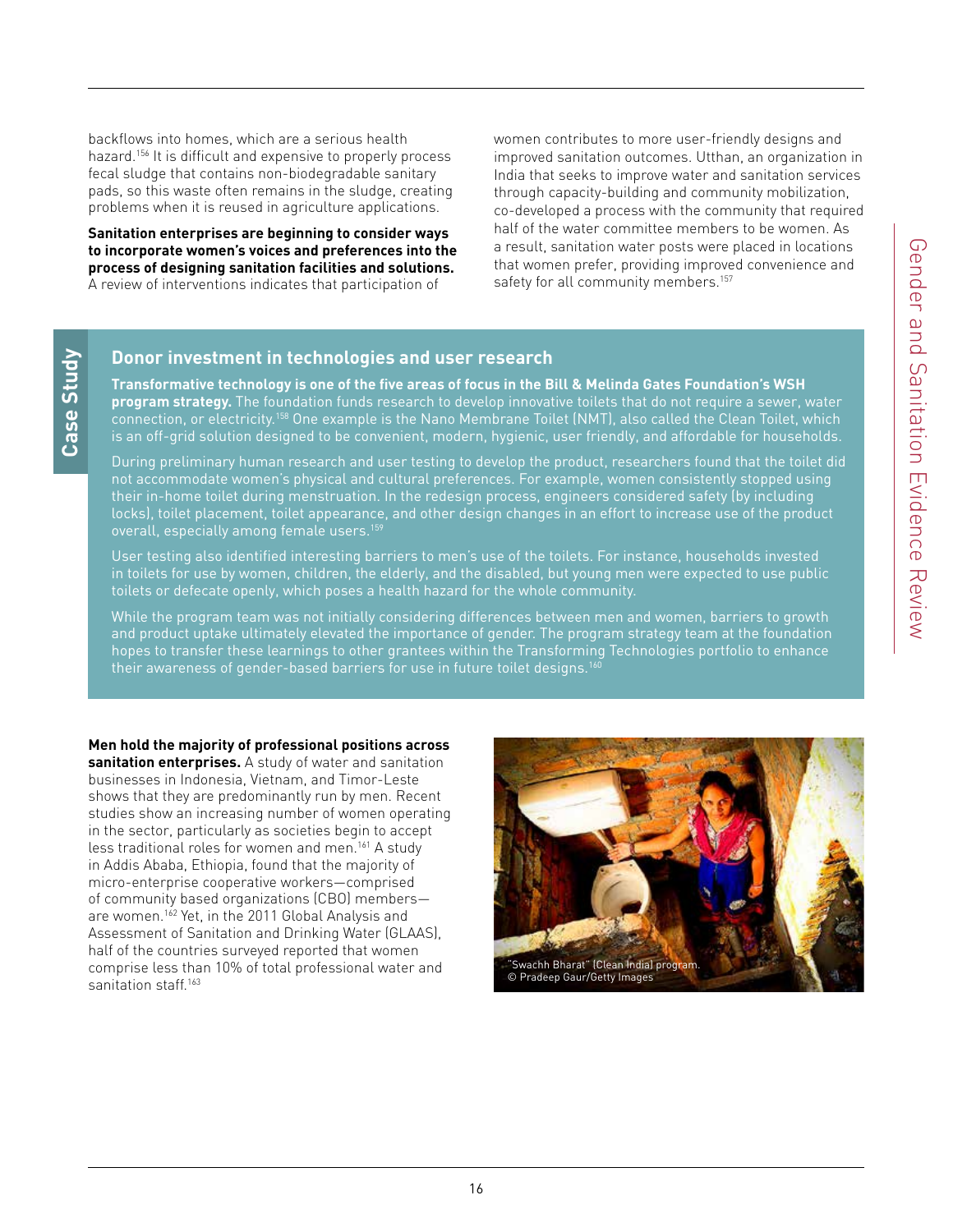# <span id="page-16-0"></span>**III. GENDER AND ITS ROLE IN SANITATION POLICY**

In recent years, national governments have been pushing boundaries and adopting gender-sensitive policies aimed at improving sanitation outcomes for women and girls. India and Uganda, for example, have enacted gender policies and designed national menstrual hygiene management (MHM) guidelines. These have helped to elevate the importance of gender differences in sanitation, education, and sexual and reproductive rights in policy discussions. Implementation of the policies at the state and local levels, however, has been slow. Additionally, women are still underrepresented in leadership roles and lack adequate decision-making power even when placed in roles of authority. Structures are needed to ensure national policies trickle down to the state and local levels so that gender-sensitive approaches have impact. SDG 6—which aims to ensure access to water and sanitation for all—emphasizes reaching women and girls and could motivate greater inclusion of gender considerations in sanitation policymaking and implementation.

**National policies focused on gender and/or women's empowerment, while not always inclusive of sanitation, could help bring greater awareness to the influence of gender across individuals' daily lives.** In 2016, India drafted a national policy for women to create a vision for empowering women across the country. The policy references the need to engage women's groups in the operation and maintenance of toilets in rural areas; educate women and girls on the dangers of unhygienic practices; and find opportunities to mitigate women's water burden.[164](#page-25-0) Uganda's National Gender Policy encouraged the water and sanitation sector to develop its first water gender strategy in 2003, which was updated in 2009. The water gender strategy is aimed at empowering women, men, and vulnerable groups and reducing poverty by ensuring equitable access to and control of water and sanitation resources.<sup>[165](#page-25-0)</sup>

**While many national sanitation policies have traditionally failed to consider the specific needs of women,[166,167](#page-25-0) countries are increasingly adopting MHM guidelines to improve conditions for women and girls in urban and rural settings.** India, Kenya, Ethiopia, and

Uganda are examples of countries that have invested in a collaborative process to develop national guidelines that standardize and create a baseline vision for improved MHM practices.[168](#page-25-0) National guidelines set a vision for coordinated, multi-sector action on MHM, including health, education, and water and sanitation. MHM is also often embedded in other policy frameworks, including water and sanitation, health, and education.<sup>169</sup>

**National governments are directly addressing discriminatory behavior associated with sanitation and gender inequality.** In Nepal, the practice of chhaupadi requires women and girls to stay in a special hut outside the home during menstruation. Women and girls are exposed to cold weather and are at greater risk of violence. There have also been reports that many women who have recently given birth die in the hut due to ruptured uterus and/or infections relating to a retained placenta. The Supreme Court of Nepal banned this practice in 2005, and in 2010 the National Plan of Action against Gender-Based Violence in Nepal formally declared chhaupadi a form of violence against women. The government also partners with the UN Trust Fund to run an awareness and behavior change campaign that works with peer educators and local community members to build understanding of the dangers of this practice in an effort to further curb the practice.<sup>170</sup> In August 2017, the parliament of Nepal unanimously passed a law criminalizing chhaupadi.

**Training efforts on the role of gender in sanitation that target government staff and policymakers are becoming more prevalent.** In Senegal, the Water Supply & Sanitation Collaborative Council (WSSCC) and the UN Women Joint Programme on Gender, Hygiene and Sanitation provided train-the-trainer sessions on MHM. The Senegalese Ministry of Water and Sanitation contributed 25% of the budget for the sessions and paid for eight ministry staff members to participate. As a result, these participants recommended building toilets in schools and considering MHM needs in the design of public spaces, such as creating separate toilets for boys and girls and including a space for drying sanitary materials.[171](#page-25-0)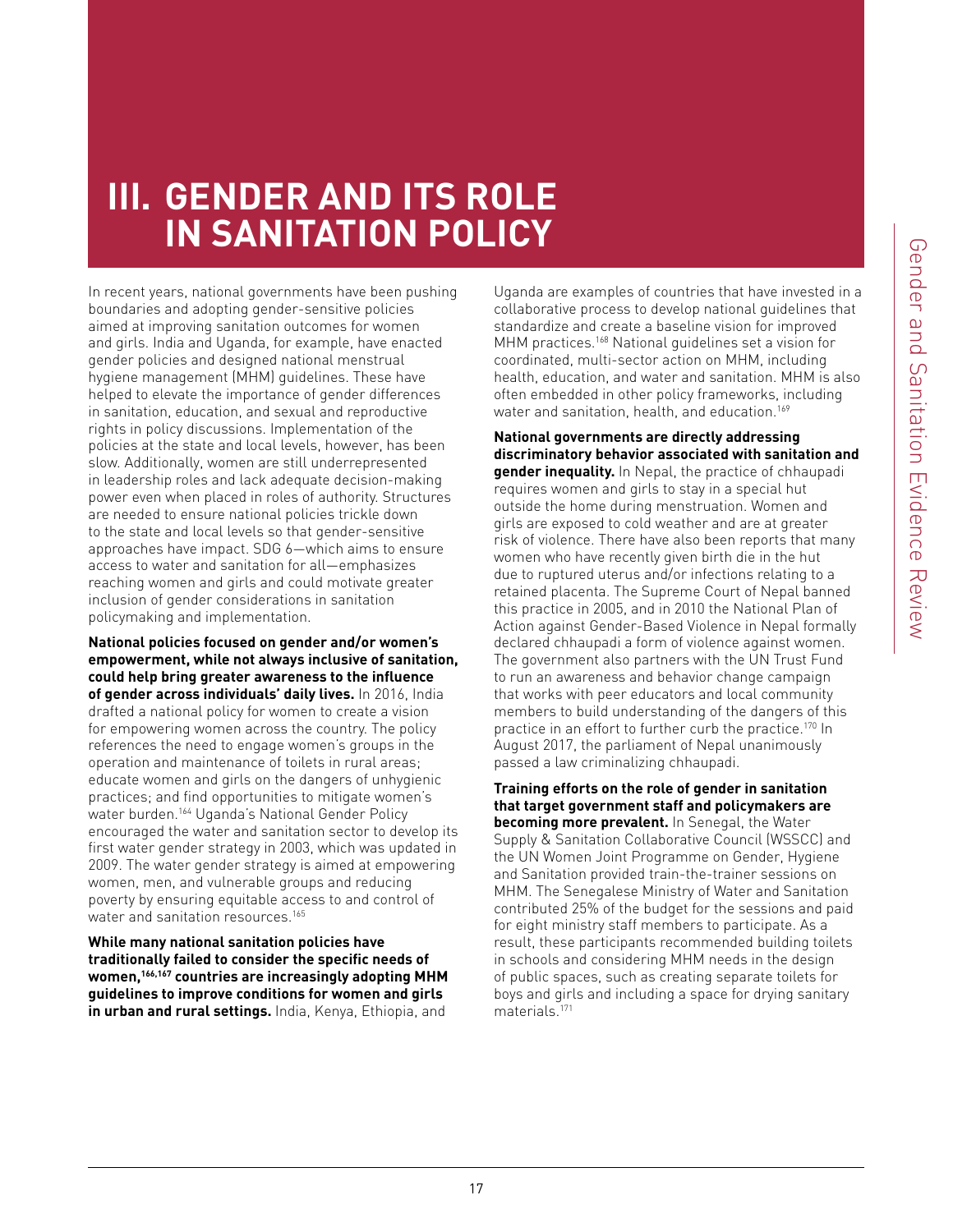<span id="page-17-0"></span>**Despite these advancements, many sanitation policies have yet to integrate a gender lens and do not intentionally consider gender differences in the design of public sanitation systems and solutions.** India's National Urban Sanitation Policy (2008) aimed to create universal sanitation through behavioral change programs and city-integrated sanitary installations. However, the policy did not provide ways to address the lack of basic safety for women users, collect sex-disaggregated data, or require women's input and engagement in facility design and placement, limiting the effectiveness of the policy[.172](#page-26-0) Uganda's Poverty Eradication and Action Plan focuses sanitation efforts on the household as a whole instead of men and women within the household—while using government and other stakeholders as facilitators. Practitioners suggested that the policy may actually reinforce traditional gender roles for women, such as cleaning, collecting water, and washing, and may increase women's workloads, but further research is needed to confirm this.[173](#page-26-0)

**Women's voices are underrepresented in sanitationrelated policymaking and governance.[174](#page-26-0)** Quotas in

local sanitation governing committees have helped to increase women's participation. A large body of research suggests that women in decision-making roles are more likely to enact policies that reflect women's preferences. Yet women's participation doesn't always translate to increased decision-making power, notably when they feel a pressure to "vote along lines of existing social norms"[175](#page-26-0), which may result in tokenism rather than voice in decision making. Efforts to improve women's participation in governing bodies and committees are promising, and more research is needed to further understand the link between women's participation and improved sanitation outcomes for the community[.176-178](#page-26-0) 

#### **To achieve successful outcomes, states and local governing bodies must secure budget for implementation and tailor programming to meet specific community needs[.179](#page-26-0)** The 2011 GLAAS report

shows that national governments spent about 2% of their WASH budgets on hygiene, which did not include MHM.<sup>[180](#page-26-0)</sup> MHM guidelines have been helpful in establishing direction and focus for districts and states, but limited or nonexistent budgets tend to undermine implementation.

#### **Discriminatory regulations and policies outside the sanitation sector also impact sanitation access for women.** In many contexts, women do not have the right

to inherit, own, and control land and property, either by statutory or customary law. This influences women's ability to control decisions related to the construction of sanitation facilities within the home. Water and sanitation utility companies may require proof of land ownership

in the form of a title deed in the name of the head of household before connecting a household to water and sanitation services.<sup>181,182</sup> Additionally, research indicates that households are less willing to invest in private sanitation facilities if they do not own their land because of the cost of these facilities.<sup>183</sup>

**SDG 6, which ensures access to water and sanitation for all, has created momentum across governments, donors, and corporations to invest in innovative and inclusive solutions for those most in need.** There is greater recognition that better data, including sexdisaggregated data, can help to inform approaches that accommodate the diverse needs of women, children, the disabled, the elderly, and more. However, the supporting indicators in Goal 6 do not, in and of themselves, encourage use of sex-disaggregated data and tracking of gender differences. For example, Goal 6.2—"By 2030, achieve access to adequate and equitable sanitation and hygiene for all and end open defecation, paying special attention to the needs of women and girls and those in vulnerable situations"—suggests that the following indicators be used to track progress: (1) proportion of the population using safely managed sanitation services, including a hand-washing facility with soap and water; and (2) proportion of the population using safely managed drinking water services. Neither of these indicators specifically calls for tracking gender differences in access and use of sanitation and hygiene services. Additionally, Goal 6.b.1—"proportion of local administrative units with established and operational policies and procedures for participation of local communities in water and sanitation management" does not explicitly make note of women's participation within these local decision-making bodies. Leveraging indicators from SDG 5, "Achieve gender equality and empower all women and girls," can help guide sanitation sector actors on investments and priorities when integrating gender into their work.

Understanding gender differences in user preference, decisions, influence, roles, and responsibility along the value chain is critical to ensuring access to safe and hygienic sanitation for all. In order to identify and design for these gender differences, the sanitation sector including NGOs, donors, governments, and privatesector actors—needs to be more intentional about bringing a gender lens to the work. The section below explores examples of actors in the sanitation sector that are taking these steps.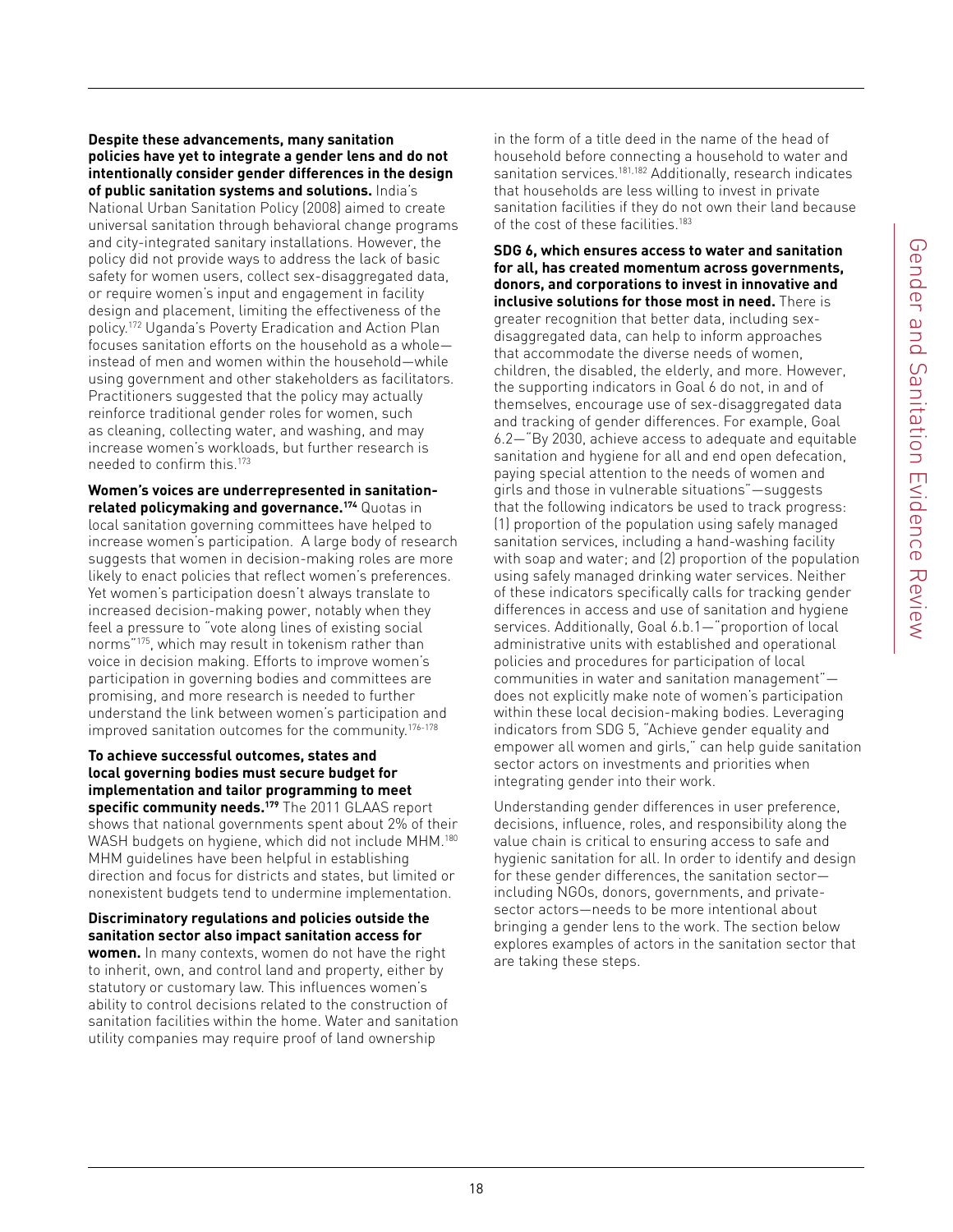# <span id="page-18-0"></span>**IV. EMERGING APPROACHES TO GENDER INTEGRATION IN DEVELOPMENT**

There is no single leading example of what it means to take a comprehensive approach to gender integration across sanitation programming and policy in the development sector. However, donors, policymakers, and practitioners are taking important steps toward understanding the role of gender in their work, allowing them to support better design and implementation of sanitation programming.

This section highlights examples of gender integration activities that can provoke ideas and highlight practical ways sanitation actors are already using a gender lens to implement solutions that are more responsive to a wider range of needs. The examples and suggestions listed below are illustrative–they serve to generate conversations and initial ideas for the development field to build on and, ultimately, integrate into sanitation efforts within existing organizational structures, policies, and practices.

Development organizations increasingly bringing a gender lens to their work in sanitation include the following:

- **• The Swedish International Development Cooperation Agency (SIDA)** has implemented a top-down mandate that clarifies and improves standards and consistency for gender integration across all investments, including WASH and sanitation. SIDA's Gender Tool Box<sup>184</sup> provides practical guidance on how to conduct gender analyses and analyze differences among men, women, boys, and girls in terms of their relative distribution of resources, opportunities, constraints, and power in a given context. The Tool Box also includes checklists for staff that highlight what to include in a gender analysis. SIDA has mandated gender mainstreaming in all its programs and has identified three entry points to address gender within WASH programs: policy, operations, and monitoring and evaluation (M&E).
- **• World Bank** has prioritized a focus on gender in its sanitation work by creating toolkits, frameworks, and case studies to guide practitioners seeking to take a more integrated approach to addressing gender differences in sanitation programming. The World Bank created a toolkit on gender in water and sanitation, provided guidance on mainstreaming gender in water and sanitation, and has sector-specific case studies and project documents that detail effective approaches for integrating a gender lens[.185](#page-26-0)
- **• The Bill & Melinda Gates Foundation** has a Gender Equality team that supports program strategy teams, including the WSH team, by providing technical assistance and training to program officers in integrating a gender lens in their investments. Among other current investments, the WSH team is building the evidence base by supporting Population Council to conduct a randomized controlled trial on ZanaAfrica's MHM program that aims to improve outcomes for girls through pad distribution and comic book educational programming.
- **• WaterAid** integrates gender analyses into program design across many of its CLTS programs. WaterAid consults women across all its sanitation programming to understand their preferences related to sanitation design, privacy, safety, and distance; involves women as health promoters; and/or includes women as members of water committees. In its policy and advocacy work, WaterAid brings women's perspectives on sanitation preferences in front of policymakers. Most recently, the WaterAid team developed its document "Steps to Inclusive Water, Sanitation, and Hygiene" that guides facilitators to consider the diverse needs of community members, including women and vulnerable populations.
- **• Plan International** has developed a Gender and WASH Monitoring Tool.[186](#page-26-0) The tool explores gender relations between men and women and generates data on indicators such as levels of shared WASH workload, WASH decisions in the household, and leadership of women in the community around WASH. It also suggests step-by-step participatory activities and training for staff to help conduct such analyses.<sup>187</sup>
- **• UN Women**, in alignment with SDG 6, supports national governments to craft policies and programs to better respond to women's WASH needs. Impact assessments of these efforts are ongoing[.188](#page-26-0)
- Organizations like **WSSCC** are aiming to build the evidence base and leverage research and training to influence policy[.189](#page-26-0)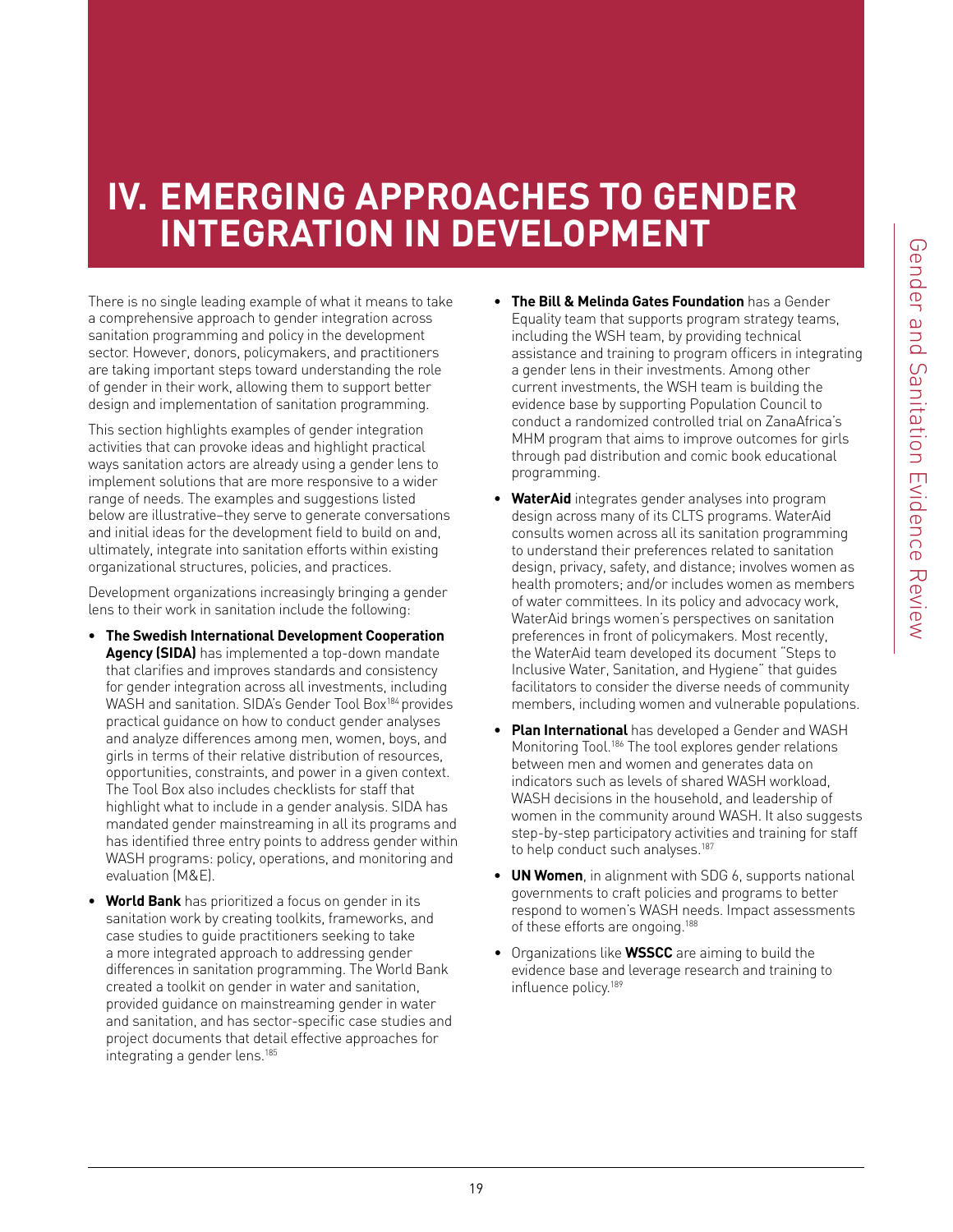<span id="page-19-0"></span>

## **Sanitation actors take a gender lens in humanitarian responses**

**Spotlight**

**Evidence from a gap analysis survey in six countries shows that sanitation facilities in refugee camps, when available, frequently fail to take into consideration the specific safety and privacy needs of women and girls[.190](#page-26-0)** Sanitation facilities are typically not separated by gender and are installed far from living spaces, often in isolated and unguarded locations.<sup>191</sup> This poses a challenge for women and girls, people with disabilities, children, and the elderly[,192,193](#page-26-0) and elevates the risk of sexual violence.[194,195](#page-26-0) 

**To respond to situations like these, several guiding documents have been developed for humanitarian practitioners over the last decade to address the sanitation and hygiene needs of displaced populations, particularly women and girls, during humanitarian crises.** The Sphere Handbook: Humanitarian Charter Minimum Standards for Humanitarian Response<sup>[196](#page-26-0)</sup> (2011) comprises specific standards for MHM in emergencies, such as the provision of sanitary materials, washing basins, and underwear as well as the participation of women in designing water and sanitation interventions. While emergency response guidelines have increasingly taken gender-related issues such as MHM into consideration, the extent to which they are implemented requires further research. Sommer points out that these documents are not used by all humanitarian responders and some may not be comprehensive enough to fully meet the needs of women and girls.<sup>[197](#page-26-0)</sup>

**NGOs working in the field of emergency response do regularly distribute personal dignity and hygiene kits**  with sanitary products to women in refugee camps. However, these kits are sometimes distributed only once throughout the emergency response period,[198](#page-26-0) are incomplete (e.g., the kits may include pads but not the underwear required for their use), or do not consider the cultural and age-appropriate preferences of diverse populations in camps.[199,200](#page-26-0) In terms of infrastructure, often there are no private facilities available for washing and drying reusable sanitary cloths<sup>201,202</sup> nor systems for safely disposing of menstrual waste.<sup>203</sup> The breakdown of social systems and structures noted above also means that in emergency situations, adolescent girls may be separated from grandmothers, mothers, sisters, and/or friends who would otherwise provide information and advice on menstruation and puberty[.204](#page-26-0)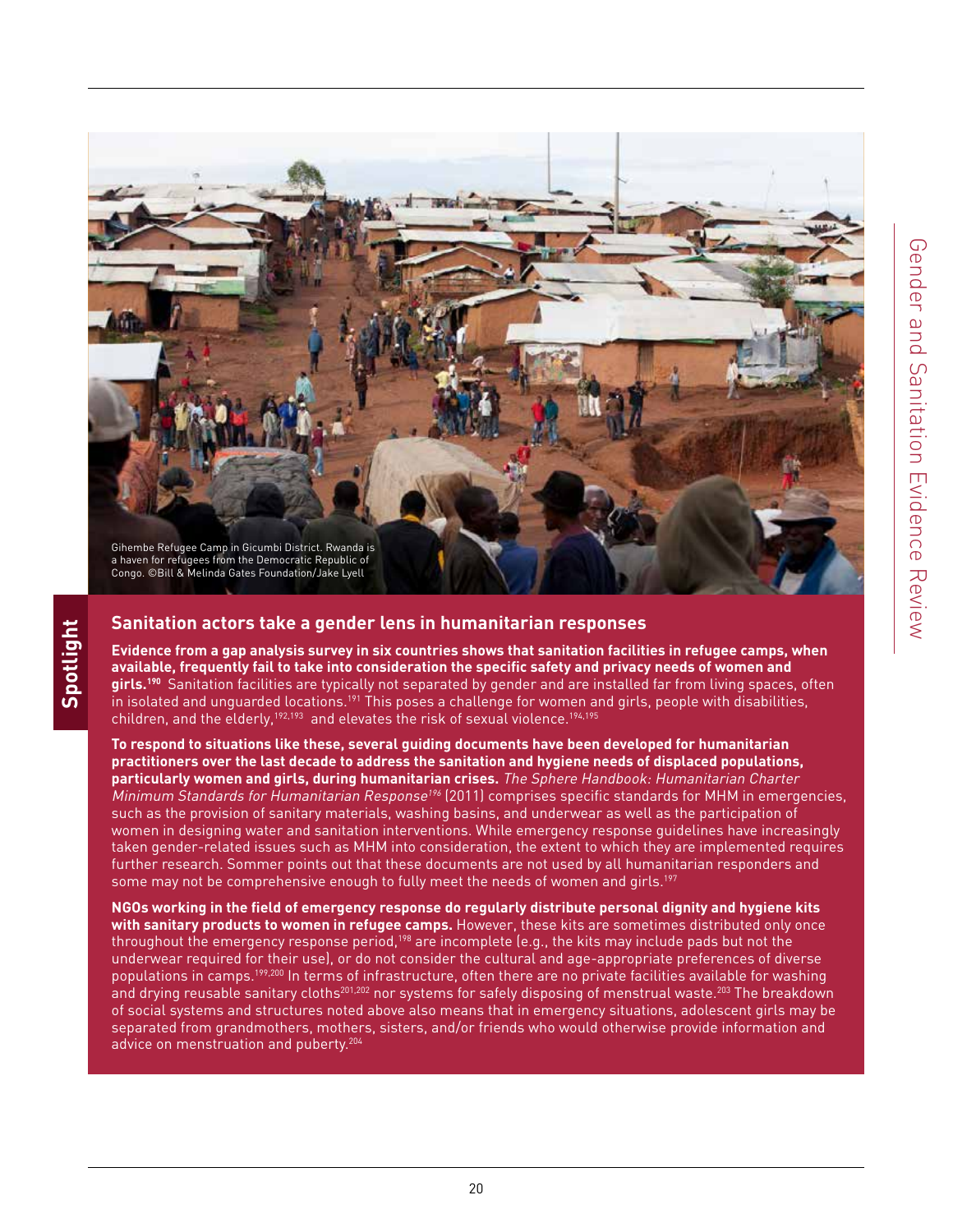## **Emerging practices in gender integration**

Though gaps remain, sanitation actors are progressing in their approach to gender integration by investing in research, providing staff training, conducting gender analyses, and more. Below is a summary of emerging practices identified through this evidence review that can serve as a reference point for actors interested in exploring practical ways of integrating a gender lens into their work. This list, while not exhaustive, captures an initial set of practices identified in the evidence review to help actors continue to share ideas for how to improve their work in this space.

- **• Portfolio assessment and categorization:**  Organizations can conduct a thorough review of their current investments, programs, or policies and categorize each based on level of gender integration in the design, implementation, and measurement of the work.
- **• Context-specific gender analyses:** Conducting a systematic examination of gender differences leads to the identification of gender-based barriers to sanitation for women and men, and for girls and boys. Both quantitative and qualitative research can provide insights into gender inequality in access to and use of sanitation facilities and services, control over resources, power dynamics in the household and community, agency, and mobility. Including diverse voices across gender, age, location, ethnic group, economic class, and education level in such analyses will lead to better gender integration in project design, implementation, and monitoring.
- **• Program development, design, and measurement:**  Once sanitation actors identify gender-based barriers to sanitation, they can craft programs that target these barriers to improve sanitation outcomes. Interventions to foster women's empowerment or address deeply rooted gender inequalities may also be required. Addressing gender differences may not require a separate program or investment but can be done by updating program design. It is also critical for programs to build M&E frameworks that include sexdisaggregated data, measures of women's and girls' empowerment, and gender-sensitive indicators that measure different people's roles, responsibilities, and access to and agency over resources.
- **• Engagement and partnership:** Working in partnership is fundamental in order to review the results of gender analyses and discuss ways to improve approaches to integrating a gender lens across the program, policy effort, and/or product design process. Donors, for

example, can identify new opportunities to support existing grantees, which could include providing guidance on practical tools, review of an approach to gender analyses, additional funding to cover costs of additional research, support for the development of a more robust M&E framework, and/or requirements for measurement of specific outcomes. Likewise, implementers can engage donors in site visits, share data to build awareness and understanding of the importance of gender, and consider a gender lens when designing and implementing sanitation programming and policy.

- **• Knowledge sharing:** Diverse actors can learn from each other's work by sharing and building capacity across donors, policymakers, private-sector actors, and nonprofit implementers; by sharing lessons publicly to build the broader knowledge base and create awareness about the importance of integrating a gender lens across the sanitation value chain; and by convening these groups to share best practices, discuss opportunities to overcome barriers, and share programming challenges to avoid future mistakes and unintended consequences.
- **• Program and leadership training:** Staff at all levels can benefit from training opportunities that include an introduction to gender, gender inequalities, and potential implications for health and other development outcomes. Such trainings can build shared understanding of empowerment and other related concepts—such as agency, control, and mobility—and the relevance of these concepts when designing programming and addressing barriers to sanitation access in the home or community. Case studies play an important role in supporting staff to think through gender differences and the potential impact of these differences on sanitation access.
- **• Closing research gaps:** Conducting evidence reviews to uncover research gaps and share gaps with the field can build momentum among other funders and research institutions. Research is needed to fill specific evidence gaps and inform the field to strengthen investments in gender and sanitation. Evaluation research is needed alongside programming to understand the effectiveness of intentional gender programming on sanitation outcomes for all.

Donors, policymakers, and implementing organizations are all using these emerging practices, and there is opportunity to continue building on existing practices within organizations to take a more intentional approach to gender in sanitation.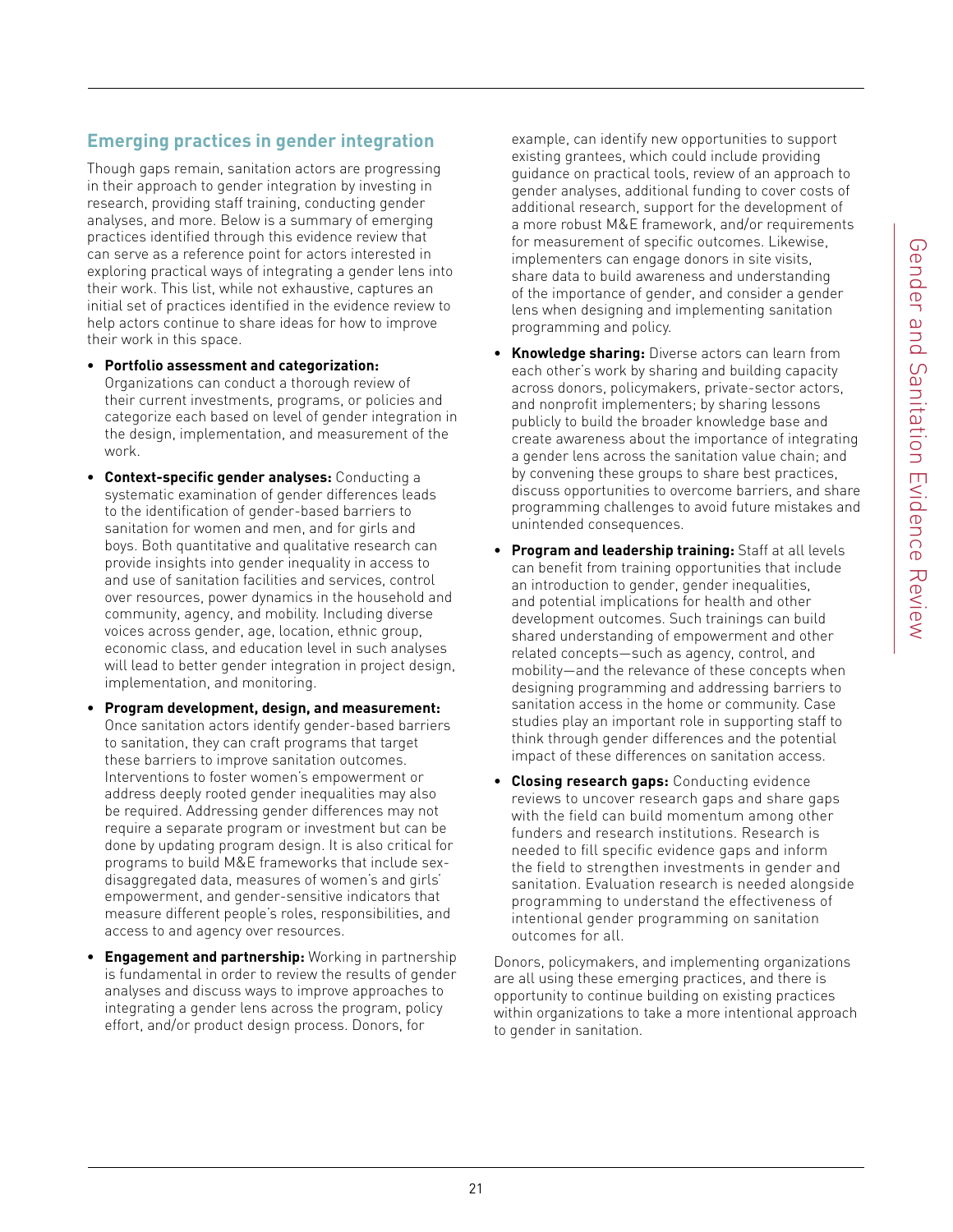# **V. CONCLUSION**

**Gender matters in sanitation. Gender inequalities pose significant barriers to achieving sanitation outcomes for all, especially women and girls.** To improve sanitation outcomes, we need further investment in understanding gender differences and filling gaps in evidence across the user journey and value chain. There is convincing evidence of gender differences in user preferences, access, and usage behaviors but little evidence on the influence of gender differences and women's engagement in the sanitation sector. This makes it challenging to gauge the causal links between considerations of gender differences and improvements in sanitation outcomes for all. Further research exploring these links will help to guide future program and policy design.

These five learnings are crucial to advancing the research:

- **1. Research informing program, product, and policy design needs to be more inclusive. A critical starting point is ensuring that the voices of women and men of all ages are included at each stage of development.** A human-centered design approach can help to identify contextual constraints and barriers that effectively inform design. An initial gender analysis can help researchers and designers be more informed in asking diverse questions that will identify gender inequalities, norms, or differences in preferences and use that may not be obvious but may have a direct effect on outcomes.
- **2. Understanding downstream dynamics and the user journey is important for all actors in the sanitation sector, not just those that seek to influence behavior change or create relevant community-level policies.**  Engineers and designers need to assess contextual factors and power dynamics because they affect product use. Issues of gender differences in sanitation are related to broader trends and gender inequalities. For example, women's underrepresentation in sanitation enterprises, especially in leadership roles, may be reflective of norms and expectations about women's roles and the appropriateness of their engagement in the sector. Failure to include women's input and leadership in policy, programming, and product design deprives the sector of women's perspectives and may be contributing to worse outcomes for all.
- **3. It is critical to engage men in identifying gender differences and removing barriers for women to achieve sustained outcomes and access to sanitation for all.** Gender dynamics are relational and stem from differences in the relative power between men and women. Programs and policies need to consider how to build community-level understanding of gender differences and pursue behavior change for both men and women to ensure women feel supported and safe accessing facilities within their communities. This can also serve to redistribute roles and responsibilities across men and women to make them more equitable. Men can be important advocates for women and gender equality.
- **4. Individual advocates within organizations that value and promote the importance of gender in sanitation can build momentum among leaders and across teams.** However, organizations must systemize and institutionalize processes for bringing a gender lens to sanitation programming, policy, and investments. Otherwise, personnel changes can derail progress. Collaboration and sharing across sectors will also help sanitation actors make progress and implement known best practices for overcoming inequalities, empowering women, and improving outcomes for all.
- **5. Access to sex-disaggregated data and investment in qualitative and quantitative research at each stage of the value chain are critical to identify important gender differences and build an accurate understanding of their influence on sanitation outcomes for all.** Starting with a neutral approach and avoiding assumptions about where and how gender plays a role in sanitation will be important to the success of future efforts.

While significant literature gaps exist, evidence clearly indicates that a failure to consider the influence of gender differences across the sanitation sector can limit, if not stymie, progress toward achieving universal sanitation access. Now is the time for the sanitation sector to lead in addressing gender inequalities and show other sectors the importance of using this lens to improve outcomes for all.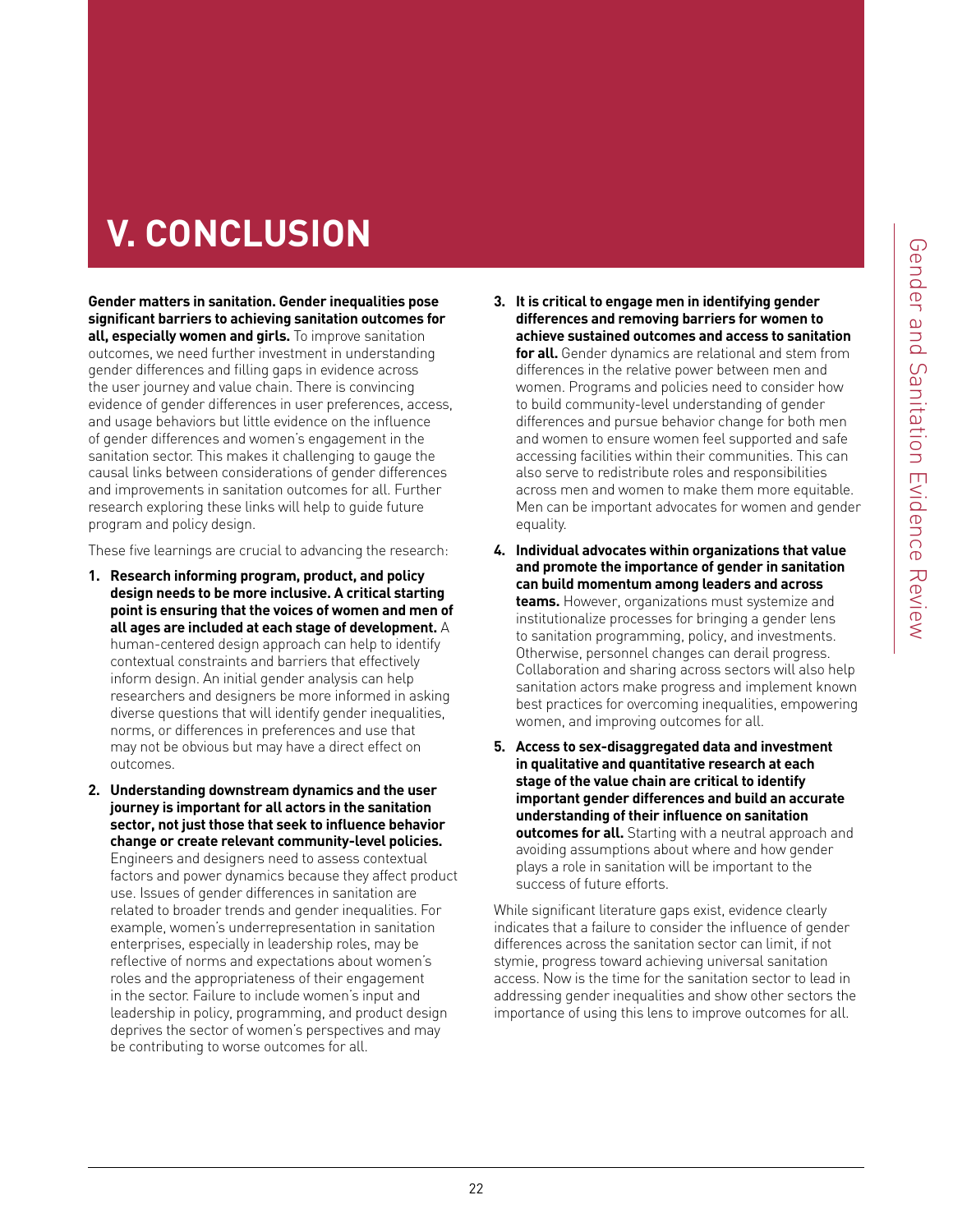## <span id="page-22-0"></span>**End notes**

- 1. [Note: Definitions taken from the Bill & Melinda Gates](#page-4-0)  [Foundation's Gender Lexicon, which is informed by a variety of](#page-4-0)  [sources including the African Union, the European Institute for](#page-4-0)  [Gender Equality, and UN Women.](#page-4-0) The definition of sanitation references CDC, [https://www.cdc.gov/healthywater/global/](https://www.cdc.gov/healthywater/global/sanitation/index.html) [sanitation/index.html;](https://www.cdc.gov/healthywater/global/sanitation/index.html) WHO, [http://www.who.int/topics/](http://www.who.int/topics/hygiene/en/) [hygiene/en/;](http://www.who.int/topics/hygiene/en/) and WaterAid Sanitation Framework, [www.wateraid.org/publications.](http://www.wateraid.org/publications)
- Yaser Ali Badran et al., "Impact of Genital Hygiene and Sexual [Activity on Urinary Tract Infection During Pregnancy,"](#page-6-0) Urology Annals 7[, no. 4 \(2015\), doi:10.4103/0974-7796.157971.](#page-6-0)
- Colin Sumpter and Belen Torondel, "A Systematic Review [of the Health and Social Effects of Menstrual Hygiene](#page-6-0)  [Management," PLoS ONE 8, no. 4 \(2013\), doi:10.1371/journal.](#page-6-0) [pone.0062004.](#page-6-0)
- Padma Das et al., "Menstrual Hygiene Practices, WASH [Access and the Risk of Urogenital Infection in Women from](#page-6-0)  [Odisha, India," PLOS ONE 10, no. 6 \(2015\), doi:10.1371/journal.](#page-6-0) [pone.0130777.](#page-6-0)
- 5. [UNICEF and WHO, "Diarrhoea: Why Children Are Still Dying](#page-6-0)  [and What Can Be Done," 2009.](#page-6-0)
- 6. [Maggie A. Montgomery and Menachem Elimelech, "Water](#page-6-0)  [And Sanitation in Developing Countries: Including Health in](#page-6-0)  the Equation," [Environmental Science & Technology](#page-6-0) 41, no. 1 [\(2007\), doi:10.1021/es072435t.](#page-6-0)
- June J. Cheng et al., "An Ecological Quantification of the [Relationships between Water, Sanitation and Infant, Child, and](#page-6-0)  [Maternal Mortality,"](#page-6-0) Environmental Health 11, no. 1 (2012), [doi:10.1186/1476-069x-11-4.](#page-6-0)
- 8. [Krushna Chandra Sahoo et al., "Sanitation-Related](#page-6-0)  [Psychosocial Stress: A Grounded Theory of Women Across the](#page-6-0)  [Life-Course in Odisha, India,"](#page-6-0) Social Science & Medicine 139 [\(2015\), doi.org/10.1016/j.socscimed.2015.06.031.](#page-6-0)
- 9. [Kristyna R. S. Hulland et al., "Sanitation, Stress, and Life](#page-6-0)  [Stage: A Systematic Data Collection Study among Women](#page-6-0)  in Odisha, India," PLOS ONE [10, no. 11 \(2015\), doi:10.1371/](#page-6-0) [journal.pone.0141883.](#page-6-0)
- 10. [Keren Massey, "Insecurity and Shame Exploration of the](#page-6-0)  [Impact of the Lack of Sanitation on Women in the Slums of](#page-6-0)  [Kampala," Issue brief, SHARE \(2011\).](#page-6-0)
- 11. [Bethany Caruso, interview with FSG, October 5, 2016.](#page-6-0)
- 12. [Sahoo et al., "Sanitation-Related Psychosocial Stress"](#page-6-0)
- 13. [Julie Hennegan and Paul Montgomery, "Do Menstrual](#page-6-0)  [Hygiene Management Interventions Improve Education and](#page-6-0)  [Psychosocial Outcomes for Women and Girls in Low and](#page-6-0)  [Middle Income Countries? A Systematic Review," PLOS ONE](#page-6-0)  [11, no. 2 \(2016\), doi:10.1371/journal.pone.0146985.](#page-6-0)
- 14. [Hulland et al., "Sanitation, Stress, and Life Stage"](#page-6-0)
- 15. UNICEF, [Equity of Access to WASH in Schools: A Comparative](#page-7-0)  [Study of Policy and Service Delivery in Kyrgyzstan, Malawi, the](#page-7-0)  [Philippines, Timor-Leste, Uganda and Uzbekistan](#page-7-0), 2011.
- 16. Murat Sahin et al., [Raising Even More Clean Hands: Advancing](#page-7-0)  [Health, Learning and Equity through WASH in School](#page-7-0), New [York: United Nations Children's Fund, 2012.](#page-7-0)
- 17. [Bethany A. Caruso et al., "Assessing the Impact of a School](#page-7-0)[based Latrine Cleaning and Handwashing Program on Pupil](#page-7-0)  [Absence in Nyanza Province, Kenya: A Cluster-Tandomized](#page-7-0)  Trial," [Tropical Medicine & International Health](#page-7-0) 19, no. 10 [\(2014\), doi:10.1111/tmi.12360.](#page-7-0)
- 18. [Shannon A. McMahon et al., "'The Girl with Her Period Is the](#page-7-0)  [One to Hang Her Head' Reflections on Menstrual Management](#page-7-0)  [among Schoolgirls in Rural Kenya,"](#page-7-0) BMC International Health and Human Rights [11, no. 1 \(2011\), doi:10.1186/1472-](#page-7-0) [698x-11-7.](#page-7-0)
- 19. [Colin Sumpter and Belen Torondel, "A Systematic Review](#page-7-0)  [of the Health and Social Effects of Menstrual Hygiene](#page-7-0)  Management," PLoS ONE [8, no. 4 \(2013\), doi:10.1371/journal.](#page-7-0) [pone.0062004.](#page-7-0)
- 20. [Montgomery, "Do Menstrual Hygiene Management](#page-7-0)  [Interventions Improve Education"](#page-7-0)
- 21. [Kathleen O'Reilly, "From Toilet Insecurity to Toilet Security:](#page-7-0)  [Creating Safe Sanitation for Women and Girls," WIREs Water 3,](#page-7-0)  [no. 1 \(2016\), doi:10.1002/wat2.1122.](#page-7-0)
- 22. [Elizabeth Anne Tilley, Sabin Bieri and Petra Kohler, "Sanitation](#page-7-0)  [in Developing Countries: A Review through a Gender Lens,"](#page-7-0)  [Journal of Water, Sanitation and Hygiene for Development](#page-7-0) 3, [no. 3 \(2013\), doi:10.2166/washdev.2013.090.](#page-7-0)
- 23. [Sarah Jewitt and Harriet Ryley, "It's a Girl Thing: Menstruation,](#page-7-0)  [School Attendance, Spatial Mobility and Wider Gender](#page-7-0)  Inequalities in Kenya," Geoforum [56 \(2014\), doi:10.1016/j.](#page-7-0) [geoforum.2014.07.006.](#page-7-0)
- 24. [Jewitt, "It's a Girl Thing"](#page-7-0)
- 25. Selamawit Tamiru et al., [Girls in Control: Compiled Findings](#page-7-0)  [from Studies on Menstrual Hygiene Management of](#page-7-0)  Schoolgirls[, SNV, 2015.](#page-7-0)
- 26. [Marni Sommer et al., "WASH in Schools Empowers Girls'](#page-7-0)  [Education: Proceedings of the Menstrual Hygiene Management](#page-7-0) [in Schools Virtual Conference 2012," New York: United Nations](#page-7-0)  [Children's Fund and Columbia University, 2013](#page-7-0), [http://www.snv.](http://www.snv.org/public/cms/sites/default/files/explore/download/snv_girls_in_control_baseline_rep) [org/public/cms/sites/default/files/explore/download/snv\\_girls\\_](http://www.snv.org/public/cms/sites/default/files/explore/download/snv_girls_in_control_baseline_rep) [in\\_control\\_baseline\\_report.pdf](http://www.snv.org/public/cms/sites/default/files/explore/download/snv_girls_in_control_baseline_rep)
- 27. [Sommer et al., "WASH in Schools Empowers Girls' Education"](#page-7-0)
- 28. [Montgomery, "Do Menstrual Hygiene Management](#page-7-0)  [Interventions Improve Education"](#page-7-0)
- 29. [Shannon A. McMahon et al., "'The Girl with Her Period Is the](#page-7-0)  [One to Hang Her Head' Reflections on Menstrual Management](#page-7-0)  [among Schoolgirls in Rural Kenya,"](#page-7-0) BMC International Health and Human Rights [11, no. 1 \(2011\), doi:10.1186/1472-](#page-7-0) [698x-11-7.](#page-7-0)
- 30. [Bethany A. Caruso et al., "Assessing the Impact of a School](#page-7-0)[based Latrine Cleaning and Handwashing Program on Pupil](#page-7-0)  [Absence in Nyanza Province, Kenya: A Cluster-randomized](#page-7-0)  Trial," [Tropical Medicine & International Health](#page-7-0) 19, no. 10 [\(2014\), doi:10.1111/tmi.12360.](#page-7-0)
- 31. [Vipul Upadhyay, John Mathai, and Peter W. Reed, Primary](#page-7-0)  [School Children: Access to Toilets. Acta Paediatrica, 97, no. 11](#page-7-0)  [\(2008\), doi: 10.1111/j.1651-2227.2008.00969.x.](#page-7-0)
- 32. [Lillian Mwanri, Anthony Worsley, and Joseph Masika, School](#page-7-0)  [and Anaemia Prevention: Current Reality and Opportunities—A](#page-7-0)  [Tanzanian Case Study,](#page-7-0) Health Promotion International 16, [no. 4 \(2001\), doi-org.offcampus.lib.washington.edu/10.1093/](#page-7-0) [heapro/16.4.321.](#page-7-0)
- 33. [Note: Women globally spend approximately twice as much](#page-7-0)  [time on unpaid work as men. This includes labor done for no](#page-7-0)  [pay, such as household chores and caring for children and the](#page-7-0)  [elderly.](#page-7-0)
- 34. [Di Kilsby, "Now We Feel Like Respected Adults: Positive](#page-7-0)  [Change in Gender Roles and Relations in A Timor-Leste WASH](#page-7-0)  Program," [ACFID Research in Development](#page-7-0) Series, no. 6 [\(2012\).](#page-7-0)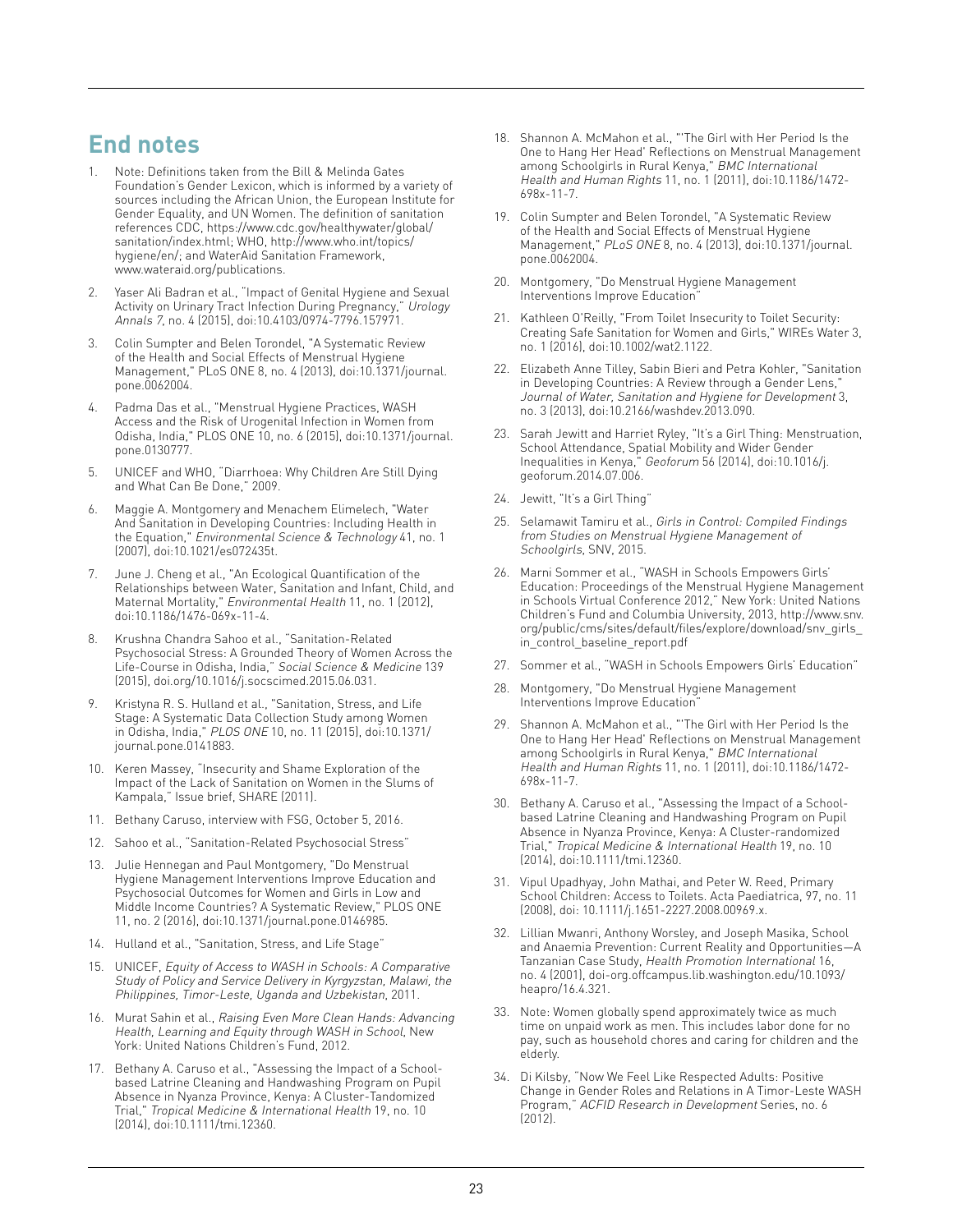- <span id="page-23-0"></span>35. [Cheryl Doss, "Intrahousehold Bargaining and Resource](#page-7-0)  [Allocation in Developing Countries,"](#page-7-0) Policy Research Working Paper, no. WPS 6337, Washington, DC: World Bank, January [2013.](#page-7-0)
- 36. [Esther Richards et al., "Going beyond the Surface: Gendered](#page-7-0)  [Intra-Household Bargaining as a Social Determinant of](#page-7-0)  [Child Health and Nutrition in Low and Middle Income](#page-7-0)  Countries," Social Science & Medicine [95 \(2013\), doi:10.1016/j.](#page-7-0) [socscimed.2012.06.015.](#page-7-0)
- 37. [Esther Duflo, "Grandmothers and Granddaughters: Old-Age](#page-7-0)  [Pensions and Intrahousehold Allocation in South Africa,"](#page-7-0) World [Bank Economic Review](#page-7-0) 17, no. 1 (2003).
- 38. [Robert Dreibelbis, interview with FSG.](#page-8-0)
- 39. [Sahoo et al., "Sanitation-Related Psychosocial Stress"](#page-8-0)
- 40. [Jason Corburn and Irene Karanja, "Informal Settlements and a](#page-8-0)  [Relational View of Health in Nairobi, Kenya: Sanitation, Gender](#page-8-0)  and Dignity," [Health Promotion International](#page-8-0) 31, no. 2 (2016), [doi:10.1093/heapro/dau100.](#page-8-0)
- 41. [Hulland et al., "Sanitation, Stress, and Life Stage"](#page-8-0)
- 42. [Kathleen O'Reilly, "'They Are Not of This House': The Gendered](#page-8-0)  [Costs of Drinking Water's Commodification,"](#page-8-0) Economic & Political Weekly [46, No. 18 \(2011\).](#page-8-0)
- 43. [Tilley, "Sanitation in Developing Countries"](#page-8-0)
- 44. [Kathleen O'Reilly, "Combining Sanitation and Women's](#page-8-0)  [Participation in Water Supply: An Example from](#page-8-0)  Rajasthan," [Development in Practice](#page-8-0) 20, no. 1 (2010), [doi:10.1080/09614520903436976.](#page-8-0)
- 45. [Doss, "Intrahousehold Bargaining and Resource Allocation in](#page-8-0)  [Developing Countries"](#page-8-0)
- 46. [Richards et al., "Going beyond the Surface"](#page-8-0)
- 47. [Duflo, "Grandmothers and Granddaughters"](#page-8-0)
- 48. [O'Reilly, "Combining Sanitation and Women's Participation in](#page-8-0)  [Water Supply"](#page-8-0)
- 49. [Yaniv Stopnitzky, "The Bargaining Power of Missing Women:](#page-8-0)  [Evidence from a Sanitation Campaign in India,"](#page-8-0) Munich Personal RePEc Archive[, no. 37841 \(2012\).](#page-8-0)
- 50. [Isha Ray, interview with FSG, October 5, 2016.](#page-8-0)
- 51. [Andrew Foote \(CEO and Co-Founder, Sanivation\), interview](#page-9-0)  [with FSG, May 2, 2017.; Emily Woods \(CTO and Co-Founder\),](#page-9-0)  [interview with FSG, April 14, 2017.](#page-9-0)
- 52. [52 Hoang Van Minh et al., "Assessing Willingness to Pay](#page-9-0)  [for Improved Sanitation in Rural Vietnam,"](#page-9-0) Environmental Health and Preventive Medicine[, no. 4 \(November 10, 2012\),](#page-9-0)  [doi:10.1007/s12199-012-0317-3.](#page-9-0)
- 53. [ICRW and Acumen, "Women and Social Enterprises: How](#page-9-0)  [Gender Integration Can Boost Entrepreneurial Solutions to](#page-9-0)  [Poverty," 2015.](#page-9-0)
- 54. [ICRW and Acumen, "Women and Social Enterprises"](#page-9-0)
- 55. [Elise Guinee Cooper \(Design, Sanivation\), interview with FSG,](#page-9-0)  [May 9, 2017.](#page-9-0)
- 56. [Elise Guinee Cooper \(Design, Sanivation\), interview with FSG,](#page-9-0)  [May 9, 2017; Emily Woods, CFO, Sanivation, Interview with](#page-9-0)  [FSG, May 2, 2017; Jane Mugo, Sanivation Sales Team Lead,](#page-9-0)  [Interview with FSG, May 9,](#page-9-0)
- 57. [Sahoo et al., "Sanitation-Related Psychosocial Stress"](#page-10-0)
- 58. [Karanja, "Informal Settlements and a Relational View of Health](#page-10-0)  [in Nairobi, Kenya"](#page-10-0)
- 59. [Chhabi Ranabhat et al., "Chhaupadi Culture and Reproductive](#page-10-0)  [Health of Women in Nepal,"](#page-10-0) Asia-Pacific Journal of Public Health [27, No. 7 \(2015\), doi: 10.1177/1010539515602743.](#page-10-0)
- 60. [United Nations Resident and Humanitarian Coordinator's](#page-10-0)  [Office, "Chaupadi in the Far-West,"](#page-10-0) Field Bulletin, no. 1 (April [2011\).](#page-10-0)
- 61. [61 Marilyn Ngales, "Sanitation Provision in Ethiopia's Regional](#page-10-0)  Schools - Girls' and Women's Experiences," Waterlines 25, [no. 3 \(January 01, 2007\), doi:10.3362/0262-8104.2007.004.](#page-10-0)
- 62. [62 Krushna Chandra Sahoo et al, "Sanitation-related](#page-10-0)  [psychosocial stress: A grounded theory of women across the](#page-10-0)  [life-course in Odisha, India,"](#page-10-0) Social Science & Medicine 139 [\(2015\), 80-89.](#page-10-0)
- 63. [Robert Dreibelbis, interview with FSG, October 6, 2016](#page-10-0)
- 64. [Hulland et al., "Sanitation, Stress, and Life Stage"](#page-10-0)
- 65. [Sahoo et al., "Sanitation-Related Psychosocial Stress"](#page-10-0)
- 66. [Meera Bapat and Indu Agarwal, "Our Needs, Our Priorities;](#page-10-0)  [Women and Men from the Slums in Mumbai and Pune Talk](#page-10-0)  [about Their Needs for Water and Sanitation,"](#page-10-0) Environment and Urbanization [15, no. 2 \(2003\), doi:10.1177/095624780301500221.](#page-10-0)
- 67. [Sahoo et al., "Sanitation-Related Psychosocial Stress"](#page-10-0)
- 68. [Vidhya Venugopal et al., "Heat Stress and Inadequate Sanitary](#page-10-0)  [Facilities at Workplaces – An Occupational Health Concern for](#page-10-0)  Women?" Global Health Action [14, no. 9 \(2016\), doi:10.3402/](#page-10-0) [gha.v9.31945.](#page-10-0)
- 69. [Sahoo et al., "Sanitation-Related Psychosocial Stress"](#page-10-0)
- Karanja, "Informal Settlements and a Relational View of Health [in Nairobi, Kenya"](#page-10-0)
- 71. [Massey, "Insecurity and Shame Exploration"](#page-10-0)
- 72. [Karanja, "Informal Settlements and a Relational View of Health](#page-10-0)  [in Nairobi, Kenya"](#page-10-0)
- 73. [O'Reilly, "Combining Sanitation and Women's Participation in](#page-10-0)  [Water Supply"](#page-10-0)
- 74. [Ibid.](#page-10-0)
- 75. [Mark Gius and Ramesh Subramanian, "The Relationship](#page-11-0)  [between Inadequate Sanitation Facilities and the Economic](#page-11-0)  [Well-Being of Women in India,"](#page-11-0) Journal of Economics and Development Studies [3, no. 1 \(2015\), doi:10.15640/jeds.v3n1a2.](#page-11-0)
- 76. [Miriam Hartmann et al., "Gender-Responsive Sanitation](#page-11-0)  [Solutions in Urban India,"](#page-11-0) RTI International Research Brief, [\(February 11, 2015\), doi:10.3768/rtipress.2015.rb.0009.1502.](#page-11-0)
- 77. [Marni Sommer et al., "Managing Menstruation in the](#page-11-0)  [Workplace: An Overlooked Issue in Low- and Middle-income](#page-11-0)  Countries," [International Journal for Equity in Health](#page-11-0) 15, no. 1 [\(2016\), doi:10.1186/s12939-016-0379-8.](#page-11-0)
- 78. [Kathleen O'Reilly, "From Toilet Insecurity to Toilet Security"](#page-11-0)
- 79. [Tilley, "Sanitation in Developing Countries"](#page-11-0)
- 80. [Jewitt, "It's a Girl Thing"](#page-11-0)
- 81. [Marni Sommer et al., "Comfortably, Safely, and Without](#page-11-0)  [Shame: Defining Menstrual Hygiene Management as a Public](#page-11-0)  Health Issue," [American Journal of Public Health](#page-11-0) 105, no. 7 [\(2015\), doi:10.2105/ajph.2014.302525.](#page-11-0)
- 82. [Marni Sommer et al., "Violence, Gender and WASH: Spurring](#page-11-0)  [Action on a Complex, Under-documented and Sensitive](#page-11-0)  Topic," [Environment & Urbanization](#page-11-0) 27, no. 1 (2014), [doi:10.1177/0956247814564528.](#page-11-0)
- 83. [Marni Sommer et al., "Violence, Gender and WASH"](#page-11-0)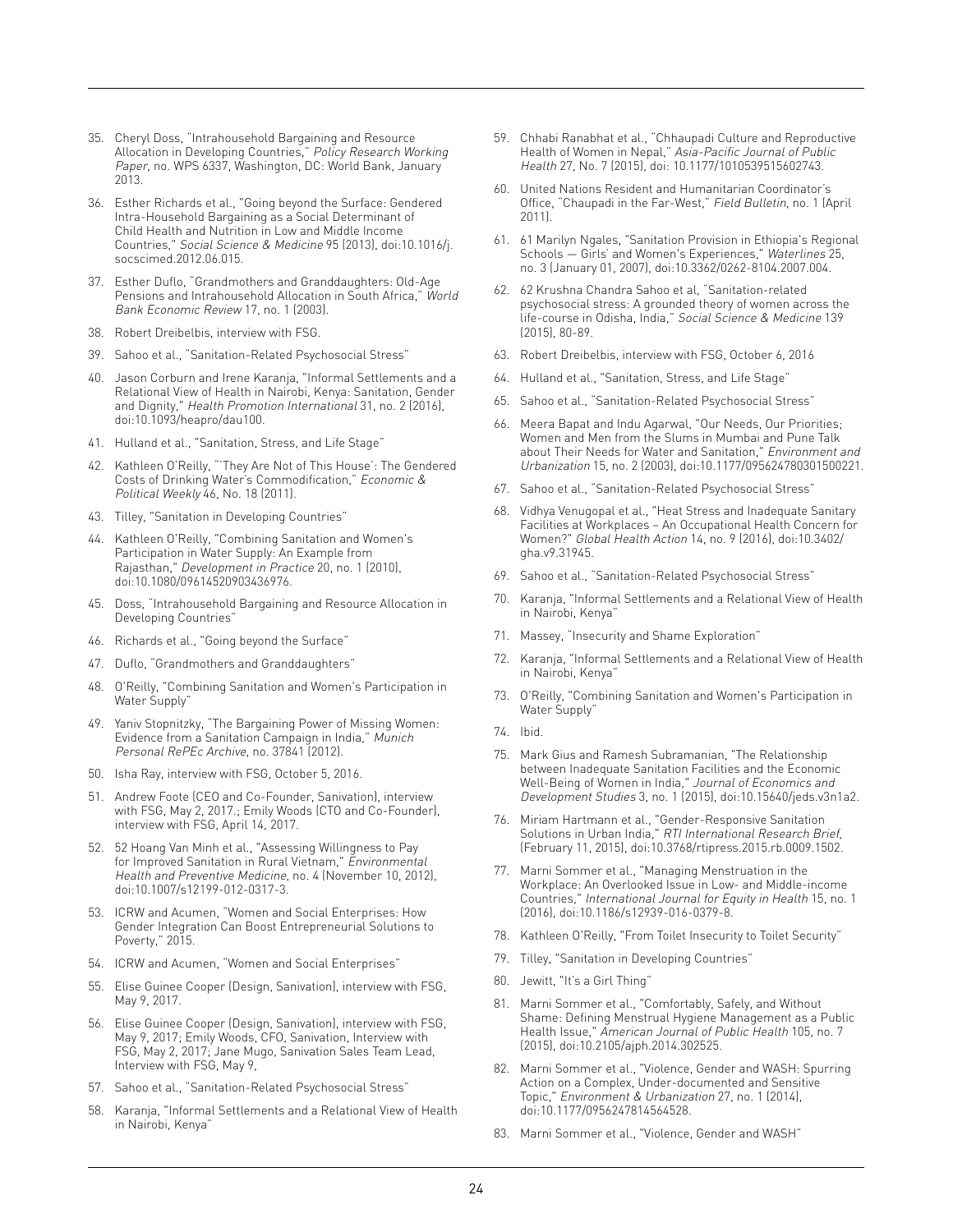- <span id="page-24-0"></span>84. [Jo De Berry et al., "Children of Kabul: Discussions with](#page-11-0)  [Afghan Families,"](#page-11-0) Save the Children, July 2003, [http://www.](http://www.savethechildren.org/atf/cf/{9def2ebe-10ae-432c-9bd0-df91d2eba74a}/children_of_kabul.pdf) [savethechildren.org/atf/cf/{9def2ebe-10ae-432c-9bd0](http://www.savethechildren.org/atf/cf/{9def2ebe-10ae-432c-9bd0-df91d2eba74a}/children_of_kabul.pdf) [df91d2eba74a}/children\\_of\\_kabul.pdf](http://www.savethechildren.org/atf/cf/{9def2ebe-10ae-432c-9bd0-df91d2eba74a}/children_of_kabul.pdf) (accessed on October 25, 2016).
- 85. [Séverine Thys et al., "Why Latrines Are Not Used:](#page-11-0)  [Communities' Perceptions and Practices Regarding Latrines](#page-11-0)  [in a Taenia Solium Endemic Rural Area in Eastern Zambia,"](#page-11-0)  PLOS Neglected Tropical Diseases [9, no. 3 \(2015\), doi:10.1371/](#page-11-0) [journal.pntd.0003570.](#page-11-0)
- 86. [Marni Sommer et al., "Violence, Gender and WASH"](#page-11-0)
- 87. [WaterAid, "1 in 3 Women Lack Access to Safe Toilets: A](#page-11-0)  [Briefing From Wateraid," 2012.](#page-11-0)
- 88. [Hartmann et al., "Gender-Responsive Sanitation Solutions in](#page-11-0)  [Urban India"](#page-11-0)
- 89. [Nisha Bala, "The 3 Biggest Reasons That India's Girls Drop Out](#page-11-0)  of School," American India Foundation [\(blog\), Summer 2014,](#page-11-0) http://aif.org/the-3-biggest-reasons-that-indias-girls-dropout-of-school/.
- 90. [Subhash B. Thakre et al., "Menstrual Hygiene: Knowledge and](#page-11-0)  [Practice among Adolescent School Girls of Saoner, Nagpur](#page-11-0)  District." [Journal of Clinical and Diagnostic Research](#page-11-0) 5, no. 5 [\(2011\).](#page-11-0)
- 91. [Paria Baishakhi, Agnihotri Bhattacharyya, and Sukes Das, "A](#page-11-0)  [Comparative Study on Menstrual Hygiene among Urban and](#page-11-0)  [Rural Adolescent Girls of West Bengal,"](#page-11-0) Journal of Family Medical Primary Care [3, no. 4 \(2014\), doi:10.4103/2249-](#page-11-0) [4863.148131.](#page-11-0)
- 92. Rose George, Celebrating Womanhood: How Better Menstrual [Hygiene Management Is the Path to Better Health, Dignity and](#page-11-0)  Business[, Geneva: Water Supply & Sanitation Collaborative](#page-11-0)  [Council, 2013.](#page-11-0)
- 93. [Jewitt, "It's a Girl Thing"](#page-11-0)
- 94. [Tamiru et al.,](#page-11-0) Girls in Control
- 95. Vatsalya and WaterAid, A KAPB Study Report: Menstrual [Hygiene & Management: An Issue Unnoticed](#page-11-0)..., January-[March 2012.](#page-11-0)
- 96. UNICEF, [Equity of Access to WASH in Schools: A Comparative](#page-11-0)  [Study of Policy and Service Delivery in Kyrgyzstan, Malawi, the](#page-11-0)  [Philippines, Timor-Leste, Uganda and Uzbekistan](#page-11-0), 2011.
- 97. [Paul Montgomery et al., "Sanitary Pad Interventions for Girls'](#page-11-0)  [Education in Ghana: A Pilot Study,"](#page-11-0) PLoS ONE 7, no. 10 (2012), [doi:10.1371/journal.pone.0048274.](#page-11-0)
- 98. [Leslie E. Greene, "Impact of a School-Based Hygiene](#page-11-0)  [Promotion and Sanitation Intervention on Pupil Hand](#page-11-0)  [Contamination in Western Kenya: A Cluster Randomized Trial,"](#page-11-0)  [American Journal of Tropical Medicine and Hygiene](#page-11-0) 87, no. 3 [\(2012\), doi:10.4269/ajtmh.2012.11-0633.](#page-11-0)
- 99. Jacquelyn Haver et al., WASH in Schools Empowers Girls' [Education in Masbate Province and Metro Manila, Philippines:](#page-11-0)  [An assessment of menstrual hygiene management in schools,](#page-11-0) [United Nations Children's Fund: New York, November 2013.](#page-11-0)
- 100. [Bahadar Nawab et al., "Cultural Preferences in Designing](#page-11-0)  [Ecological Sanitation Systems in North West Frontier Province,](#page-11-0)  Pakistan," [Journal of Environmental Psychology](#page-11-0) 26, no. 3 [\(2006\), doi:10.1016/j.jenvp.2006.07.005.](#page-11-0)
- 101. [Tilley, "Sanitation in Developing Countries"](#page-11-0)
- 102. [O'Reilly, "Combining Sanitation and Women's Participation in](#page-11-0)  [Water Supply"](#page-11-0)
- 103. [Carolyn Hannan and Ingvar Andersson, "Gender Perspectives](#page-11-0)  [on Ecological Sanitation,"](#page-11-0) EcoSanRes, 2002.
- 104. [Gary Haq and Howard Cambridge, "Exploiting the Co-benefits](#page-11-0)  of Ecological Sanitation," [Current Opinion in Environmental](#page-11-0)  Sustainability [4, no. 4 \(2012\), doi:10.1016/j.cosust.2012.09.002.](#page-11-0)
- 105. IRC and WaterAid, [Beyond Construction: Use By All, A](#page-11-0)  [Collection Of Case Studies From Sanitation And Hygiene](#page-11-0)  [Promotion Practitioners In South Asia](#page-11-0), 2008.
- 106. [Japheth Kwiringira et al., "Gender Variations in Access, Choice](#page-11-0)  [to Use and Cleaning of Shared Latrines; Experiences from](#page-11-0)  [Kampala Slums, Uganda,"](#page-11-0) BMC Public Health 14, no. 1 (2014), [doi:10.1186/1471-2458-14-1180.](#page-11-0)
- 107. [Note: CLTS is a community-wide behavior change approach](#page-11-0)  [that mobilizes communities to undertake their own appraisal](#page-11-0)  [and analysis of sanitation issues and take their own actions to](#page-11-0)  become open defecation-free (ODF). CLTS was first introduced [by WaterAid in 2007 and includes a three-pronged approach](#page-11-0)  [that seeks to trigger demand for sanitation \(pre-triggering\),](#page-11-0)  [\(2\) improve and encourage households to build toilets](#page-11-0)  [\(triggering\), and \(3\) handing over responsibilities for CLTS at](#page-11-0)  [the community level \(post-triggering\)](#page-11-0)
- 108. [SSWM, "Community-Led Total Sanitation](#page-11-0) (CLTS)," 2008, [http://](http://www.sswm.info/content/community-led-total-sanitation-clts) [www.sswm.info/content/community-led-total-sanitation-clts](http://www.sswm.info/content/community-led-total-sanitation-clts)  (accessed on April 29, 2017).
- 109. [Jan Willem Roosenboom, interview with FSG \(Ebele Anidi &](#page-11-0)  [Alexandra Geertz\), May 2, 2017.](#page-11-0)
- 110. [O'Reilly, "Combining Sanitation and Women's Participation in](#page-11-0)  [Water Supply"](#page-11-0)
- 111. [Doss, "Intrahousehold Bargaining and Resource Allocation in](#page-11-0)  [Developing Countries"](#page-11-0)
- 112. [Richards et al., "Going beyond the Surface"](#page-11-0)
- 113. [Duflo, "Grandmothers and Granddaughters"](#page-11-0)
- 114. [Kathleen O'Reilly, interview with FSG, October 26, 2016](#page-11-0)
- 115. [Séverine Thys et al., "Why Latrines Are Not Used"](#page-12-0)
- 116. [Nawab et al., "Cultural Preferences in Designing Ecological](#page-12-0)  [Sanitation Systems"](#page-12-0)
- 117. [Tilley, "Sanitation in Developing Countries"](#page-12-0)
- 118. [Séverine Thys et al., "Why Latrines Are Not Used"](#page-12-0)
- 119. [Jay P. Graham, Mitsuaki Hirai, and Seung-Sup Kim, "An](#page-12-0)  [Analysis of Water Collection Labor among Women and](#page-12-0)  [Children in 24 Sub-Saharan African Countries," PLOS ONE11,](#page-12-0)  [no. 6 \(2016\), doi:10.1371/journal.pone.0155981.](#page-12-0)
- 120. [Tilley, "Sanitation in Developing Countries".](#page-12-0)
- 121. [Nawab et al., "Cultural Preferences in Designing Ecological](#page-12-0)  [Sanitation Systems"](#page-12-0)
- 122. [Tilley, "Sanitation in Developing Countries"](#page-12-0)
- 123. [O'Reilly, "Combining Sanitation and Women's Participation in](#page-12-0)  [Water Supply"](#page-12-0)
- 124. [Hannan, "Gender Perspectives on Ecological Sanitation"](#page-12-0)
- 125. [Kwiringira et al., "Gender Variations in Access, Choice to Use](#page-12-0)  [and Cleaning of Shared Latrines"](#page-12-0)
- 126. [Gary Haq and Howard Cambridge, "Exploiting the Co-benefits](#page-12-0)  of Ecological Sanitation," Current Opinion in Environmental Sustainability [4, no. 4 \(October 2012\): 431-35. doi:10.1016/j.](#page-12-0) [cosust.2012.09.002.](#page-12-0)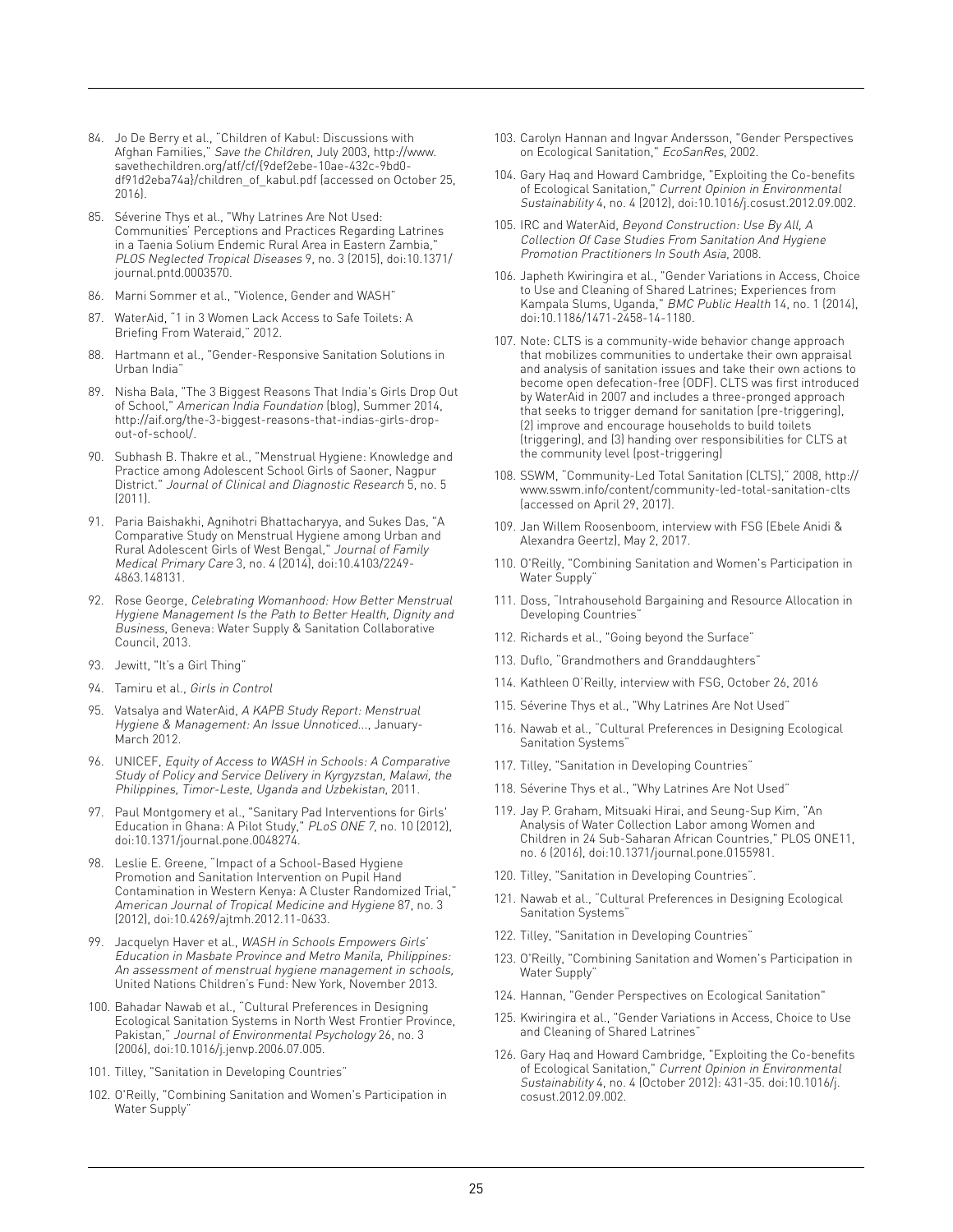- <span id="page-25-0"></span>127. Practical Action, Livelihoods and Gender in Sanitation, Hygiene [and Water Services among the Urban Poor: Maili Saba](#page-12-0)  [Research Report](#page-12-0), 2005.
- 128. [Bethany A. Caruso et al., "Assessing the Impact of a School](#page-12-0)[based Latrine Cleaning and Handwashing Program on Pupil](#page-12-0)  [Absence in Nyanza Province, Kenya: A Cluster-Randomized](#page-12-0)  Trial," [Tropical Medicine & International Health](#page-12-0) 19, no. 10 [\(2014\), doi:10.1111/tmi.12360.](#page-12-0)
- 129. [Alexandra Geertz et al., "Menstrual Health in India: Country](#page-12-0)  [Landscape Analysis," FSG, May 2016.](#page-12-0)
- 130. [Hannan, "Gender Perspectives on Ecological Sanitation"](#page-13-0)
- 131. [Parimita Routray et al., "Socio-Cultural and Behavioural](#page-13-0)  [Factors Constraining Latrine Adoption in Rural Coastal Odisha:](#page-13-0)  [An Exploratory Qualitative Study,"](#page-13-0) BMC Public Health 15, no. 1 [\(2015\), doi:10.1186/s12889-015-2206-3.](#page-13-0)
- 132. [Jason Corburn and Chantal Hildebrand, "Slum Sanitation and](#page-13-0)  [the Social Determinants of Women's Health in Nairobi, Kenya,"](#page-13-0)  [Journal of Environmental and Public Health](#page-13-0) 2015 (2015), [doi:10.1155/2015/209505.](#page-13-0)
- 133. [John Bosco Isunju et al., "Financing of Sanitation Services in](#page-13-0)  [the Slums of Kampala and Dar es Salaam,"](#page-13-0) Health 5, no. 4 [\(2013\) doi:10.4236/health.2013.54104.](#page-13-0)
- 134. [Zachary Burt, Kara Nelson, and Isha Ray, "Towards Gender](#page-13-0)  [Equality Through Sanitation Access," UN Women Discussion](#page-13-0)  [Paper Series, no. 12 \(March 2016\).](#page-13-0)
- 135. [Hartmann et al., "Gender-Responsive Sanitation Solutions in](#page-13-0)  [Urban India"](#page-13-0)
- 136. [Hannan, "Gender Perspectives on Ecological Sanitation"](#page-13-0)
- 137. [Irene Daneklman et al., "Making Sustainable Sanitation Work](#page-13-0)  [For Women And Men: Integrating A Gender Perspective Into](#page-13-0)  Sanitation Initiatives," [Women in Europe for a Common Future,](#page-13-0) [2009.](#page-13-0)
- 138. [Nawab et al., "Cultural Preferences in Designing Ecological](#page-13-0)  [Sanitation Systems"](#page-13-0)
- 139. [O'Reilly, "Combining Sanitation and Women's Participation in](#page-13-0)  [Water Supply"](#page-13-0)
- 140. [Asian Development Bank, Balancing the Burden?](#page-13-0) Desk Review [of Women's Time Poverty and Infrastructure in Asia and the](#page-13-0)  Pacific[, 2015.](#page-13-0)
- 141. [Kilsby, "Now We Feel Like Respected Adults"](#page-13-0)
- 142. [Zarina Ishani and Davinder Lambda, "Urban Community Waste](#page-14-0)  Management," [Habitat International Coalition](#page-14-0), 2012.
- 143. [Kushal Seetharam, "Challenges and Opportunities for](#page-14-0)  [Sanitation in Developing Countries,"](#page-14-0) Journal of Science Policy & Governance [7, no. 1 \(2015\).](#page-14-0)
- 144. [Zachary Burt, Kara Nelson, and Isha Ray, "Towards Gender](#page-14-0)  [Equality Through Sanitation Access,"](#page-14-0) UN Women Discussion Paper Series[, no. 12 \(2016\).](#page-14-0)
- 145. [Hartmann et al., "Gender-Responsive Sanitation Solutions in](#page-14-0)  [Urban India"](#page-14-0)
- 146. [Kwiringira et al., "Gender Variations in Access, Choice to Use](#page-14-0)  and Cleaning of Shared Latrines'
- 147. [Isha Ray, interview with FSG, October 5, 2016.](#page-14-0)
- 148. [Kwiringira et al., "Gender Variations in Access, Choice to Use](#page-14-0)  and Cleaning of Shared Latrines'
- 149. [Isunju et al., "Financing of Sanitation Services in the Slums of](#page-14-0)  [Kampala and Dar Es Salaam"](#page-14-0)
- 150. [Isha Ray, interview with FSG, October 5, 2016.](#page-14-0)
- 151. [Jamwal, Nidhi. "Why Are We Pretending That There Isn't](#page-14-0)  [a Growing Mountain of Menstrual Waste We Need to Deal](#page-14-0)  With?" [Yahoo News India](#page-14-0), [https://in.news.yahoo.com/why](https://in.news.yahoo.com/why-are-we-pretending-that-there-isn-t-a-growing-mountain-of-menstrual-was)[are-we-pretending-that-there-isn-t-a-growing-mountain](https://in.news.yahoo.com/why-are-we-pretending-that-there-isn-t-a-growing-mountain-of-menstrual-was)[of-menstrual-waste-we-need-to-deal-with-111659074.html](https://in.news.yahoo.com/why-are-we-pretending-that-there-isn-t-a-growing-mountain-of-menstrual-was) (accessed on January 9, 2015).
- 152. [Arpita Bhagat, interview with FSG, December 10, 2015.](#page-14-0)
- 153. [Marni Sommer, Marianne Kjellén, and Chibesa Pensulo,](#page-14-0)  ["Girls' and Women's Unmet Needs for Menstrual Hygiene](#page-14-0)  [Management \(MHM\): The Interactions Between MHM and](#page-14-0)  [Sanitation Systems in Low-Income Countries,"](#page-14-0) Journal of [Water, Sanitation and Hygiene for Development](#page-14-0) 3, no. 3 (2013).
- 154. [Marianne Kjellén et al., "Global Review of Sanitation System](#page-14-0)  [Trends and Interactions with Menstrual Management](#page-14-0)  Practices," [Stockholm Environment Institute](#page-14-0), 2012.
- 155. [Ibid.](#page-14-0)
- 156. [Ibid.](#page-15-0)
- 157. WSSCC et al., [For Her It's the Big Issue](#page-15-0), 2006.
- 158. [Bill & Melinda Gates Foundation,](#page-15-0) Water, Sanitation & Hygiene: [Strategy Overview](#page-15-0), [http://www.gatesfoundation.org/What-We-](http://www.gatesfoundation.org/What-We-Do/Global-Development/Water-Sanitation-and-Hygiene)[Do/Global-Development/Water-Sanitation-and-Hygiene](http://www.gatesfoundation.org/What-We-Do/Global-Development/Water-Sanitation-and-Hygiene).
- 159. RTI, [RTI Reinvent the Toilet September and October 2015 User](#page-15-0)  Studies: Ahmedabad[, India Summary Field Report.](#page-15-0)
- 160. [Carl Hensman, Senior Program Officer, Water, Sanitation, &](#page-15-0)  [Hygiene, the Bill & Melinda Gates Foundation, Interview with](#page-15-0)  [FSG, June 11, 2017.](#page-15-0)
- 161. [J. Willetts, J. Murta, and A. Gero, "Water and Sanitation](#page-15-0)  [Entrepreneurs in Indonesia, Vietnam and Timor-Leste: Traits,](#page-15-0)  [Drivers and Challenges,"](#page-15-0) Working Paper, no. 4, Institute for [Sustainable Futures, University of Technology: Sydney, 2016.](#page-15-0)
- 162. [Mesfin Tilaye and Meine Pieter Van Dijk, "Private Sector](#page-15-0)  [Participation in Solid Waste Collection in Addis Ababa](#page-15-0)  [\(Ethiopia\) by Involving Micro-enterprises,"](#page-15-0) Waste Management & Research [32, no. 1 \(2013\), doi:10.1177/0734242x13513826.](#page-15-0)
- 163. [World Health Organization, "UN-Water Global Annual](#page-15-0)  [Assessment of Sanitation and Drinking-Water: The Challenge](#page-15-0)  [of Extending and Sustaining Services,"](#page-15-0) GLAAS Report, 2012.
- 164. [Government of India Ministry of Women and Child](#page-16-0)  Development, [National Policy for Women 2016: Articulating a](#page-16-0)  [Vision for Empowerment of Women,](#page-16-0) May 2016.
- 165. [Water and Sanitation Program, "Mainstreaming Gender](#page-16-0)  [in Water and Sanitation: Gender in Water and Sanitation,"](#page-16-0)  [Working Paper](#page-16-0), 2010.
- 166. [Inga T. Winkler and Virginia Roaf, "Taking the Bloody Linen out](#page-16-0)  [of the Closet: Menstrual Hygiene as a Priority for Achieving](#page-16-0)  Gender Equality," [Cardozo Journal of Law & Gender](#page-16-0) 21, no. 1 [\(2015\).](#page-16-0)
- 167. [Clara Greed, "Taking Women's Bodily Functions into Account in](#page-16-0)  [Urban Planning and Policy: Public Toilets and Menstruation,"](#page-16-0)  Town Planning Review [87, no. 5 \(2016\), doi:10.3828/tpr.2016.35.](#page-16-0)
- 168. "Menstrual Hygiene," [Wash in Schools Mapping](#page-16-0), [http://](http://washinschoolsmapping.com/menstrual-hygiene.html) [washinschoolsmapping.com/menstrual-hygiene.html](http://washinschoolsmapping.com/menstrual-hygiene.html)  (accessed on January 20, 2016).
- 169. [UNICEF, "MHM in Ten: Advancing the MHM Agenda in WASH in](#page-16-0)  [Schools,"](#page-16-0) [http://www.unicef.org/wash/schools/files/MHM\\_in\\_](http://www.unicef.org/wash/schools/files/MHM_in_Ten_2014_Meeting_Report.pdf) [Ten\\_2014\\_Meeting\\_Report.pdf](http://www.unicef.org/wash/schools/files/MHM_in_Ten_2014_Meeting_Report.pdf) (accessed on October 30, 2014)
- 170. UN Women, Abolishing Chhaupadi, Breaking the Stigma of [Menstruation in Rural Nepal](#page-16-0), 2017.
- 171. [UN Women, "The Joint Programme on 'Gender, Hygiene and](#page-16-0)  [Sanitation,'"](#page-16-0) Newsletter no. 4 (2014).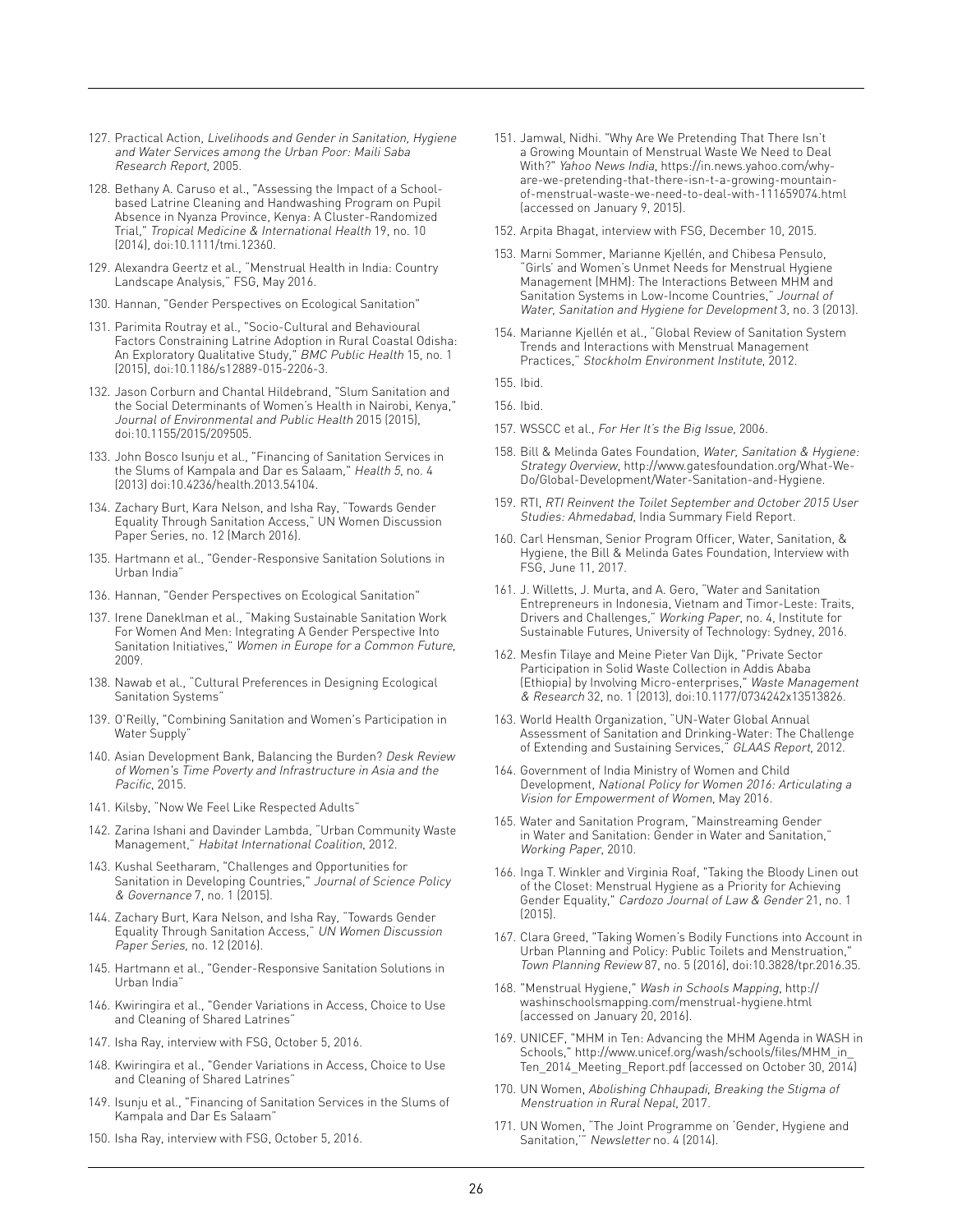- <span id="page-26-0"></span>172. [Gyana Ranjan Panda and Trisha Agarwala, "Gender Responsive](#page-17-0)  [Budget Analysis in Water and Sanitation Services in the](#page-17-0)  [Resettlement Colonies of Delhi,](#page-17-0)" SSRN Electronic Journal, doi:10.2139/ssrn.2119016.
- 173. [WaterAid Uganda and Uganda Water and Sanitation NGO](#page-17-0)  [Network, "Mainstreaming Gender in Sanitation and Hygiene in](#page-17-0)  [Uganda," \(presentation, Sanitation and Hygiene Conference,](#page-17-0)  [South Africa, July 29-Aug 1, 2002\).](#page-17-0)
- 174. [Sommer et al., "Managing Menstruation in the Workplace"](#page-17-0)
- 175. [Kathleen O'Reilly, "Combining Sanitation and Women's](#page-17-0)  [Participation in Water Supply: An Example from Rajasthan,"](#page-17-0)  [Development in Practice 20, no. 1 \(2010\) accessed February](#page-17-0)  [2010, doi:10.1080/09614520903436976.](#page-17-0)
- 176. [Water and Sanitation Program, "Mainstreaming Gender](#page-17-0)  [in Water and Sanitation: Gender in Water and Sanitation,"](#page-17-0)  [Working Paper](#page-17-0), 2010.
- 177. [Duflo, "Grandmothers and Granddaughters".](#page-17-0)
- 178. [Raghabendra Chattopadhyay and Esther Duflo, "Women as](#page-17-0)  [Policy Makers: Evidence from a Randomized Policy Experiment](#page-17-0)  in India," Econometrica [72, no. 5 \(2004\), doi:10.1111/j.1468-](#page-17-0) [0262.2004.00539.x 1409–1443.](#page-17-0)
- 179. [Nelson Ekane et al., "Comparative Assessment of Sanitation](#page-17-0)  [and Hygiene Policies and Institutional Frameworks in Rwanda,](#page-17-0)  Uganda and Tanzania," Working Paper[, no. 2016-05, Stockholm](#page-17-0)  [Environment Institute: Stockholm, 2016.](#page-17-0)
- 180. [World Health Organization, "UN-Water Global Annual](#page-17-0)  [Assessment of Sanitation and Drinking-Water: The Challenge](#page-17-0)  [of Extending and Sustaining Services,"](#page-17-0) GLAAS Report, 2012.
- 181. [Mukami Kartuki et al., "Better Water and Sanitation for the](#page-17-0)  [Urban Poor: Good Practice from sub-Saharan Africa,"](#page-17-0) Water [Utility Partnership for Capacity Building AFRICA](#page-17-0), 2003.
- 182. [Daneklman et al., "Making Sustainable Sanitation Work for](#page-17-0)  [Women and Men"](#page-17-0)
- 183. [Y. Awunyo-Akaba et al., "Sanitation Investments in Ghana:](#page-17-0)  [An Ethnographic Investigation of the Role of Tenure Security,](#page-17-0)  [Land Ownership and Livelihoods,"](#page-17-0) BMC Public Health 16, no. 1 [\(2016\), doi:10.1186/s12889-016-3283-7.](#page-17-0)
- 184. [Sida, "Methods and Tools: Gender Tool Box,](#page-18-0)" [http://www.](http://www.sida.se/English/partners/resources-for-all-partners/methodological-materials/gender-tool-) [sida.se/English/partners/resources-for-all-partners/](http://www.sida.se/English/partners/resources-for-all-partners/methodological-materials/gender-tool-) [methodological-materials/gender-tool-box/.](http://www.sida.se/English/partners/resources-for-all-partners/methodological-materials/gender-tool-)
- 185. [World Bank PPPIRC Sector-Specific Gender Tools](#page-18-0): [http://](http://ppp.worldbank.org/public-private-partnership/ppp-sector/gender-impacts-ppps/mainstreaming-gen) [ppp.worldbank.org/public-private-partnership/ppp-sector/](http://ppp.worldbank.org/public-private-partnership/ppp-sector/gender-impacts-ppps/mainstreaming-gen) [gender-impacts-ppps/mainstreaming-gender-sector-specific](http://ppp.worldbank.org/public-private-partnership/ppp-sector/gender-impacts-ppps/mainstreaming-gen)[materials/water/mainstreaming-ge#PPP](http://ppp.worldbank.org/public-private-partnership/ppp-sector/gender-impacts-ppps/mainstreaming-gen) Gender Water Guidelines
- 186. [Plan International, "Gender and WASH Monitoring Tool," 2014,](#page-18-0) [https://www.plan.org.au/~/media/plan/documents/resources/](https://www.plan.org.au/~/media/plan/documents/resources/gwmt-march-2014.pdf) [gwmt-march-2014.pdf](https://www.plan.org.au/~/media/plan/documents/resources/gwmt-march-2014.pdf).
- 187. [Jane Wilbur \(WaterAid\), interview with FSG, October 11, 2016](#page-18-0)
- 188. [UN Women, "SDG 6: Ensure Availability and Sustainable](#page-18-0)  [Management af Water and Sanitation for All,](#page-18-0) [http://www.](http://www.unwomen.org/en/news/in-focus/women-and-the-sdgs/sdg-6-clean-water-sanitation) [unwomen.org/en/news/in-focus/women-and-the-sdgs/sdg-6](http://www.unwomen.org/en/news/in-focus/women-and-the-sdgs/sdg-6-clean-water-sanitation) [clean-water-sanitation,](http://www.unwomen.org/en/news/in-focus/women-and-the-sdgs/sdg-6-clean-water-sanitation) (accessed May 19, 2017)
- 189. [Archana Patkar \(WaterAid\), interview with FSG, October 5, 2016](#page-18-0)
- 190. [Andy Bastable and Lucy Russell, "Gap Analysis in Emergency](#page-19-0)  [Situations: Water, Sanitation and Hygiene Promotion,"](#page-19-0)  [Humanitarian Innovation Fund, July 2013.](#page-19-0)
- 191. [Judy A. Benjamin, "Issues of Power and Empower in Refugees](#page-19-0)  [Studies: Rwandan Women's Adaptive Behaviour at Benaco](#page-19-0)  Refugee Camp," Refuge [17\(4\), October 1998.](#page-19-0)
- 192. [Michael Ashley Stein and Janet E. Lord, "Human rights and](#page-19-0)  [humanitarian assistance for refugees and internally displaced](#page-19-0)  [persons with disabilities in Africa," Aspects of disability law in](#page-19-0)  [Africa, Pretoria, South Africa: Pretoria University Law Press,](#page-19-0)  [2011.](#page-19-0)
- 193. [B. Byrne and S. Baden, "Gender, emergencies and](#page-19-0)  [humanitarian assistance," BRIDGE Report No. 33, BRIDGE,](#page-19-0)  [IDS, Brighton, 1995.](#page-19-0)
- 194. [Jo Spangaro et al, "What is the evidence of the impact of](#page-19-0)  [initiatives to reduce risk and incidence of sexual violence in](#page-19-0)  [conflict and post-conflict zones and other humanitarian crises](#page-19-0)  [in lower- and middle-income countries? A systematic review,"](#page-19-0)  [London: EPPI-Centre, Social Science Research Unit, Institute](#page-19-0)  [of Education, University of London, 2013.](#page-19-0)
- 195. [Ryoa Chung, "A Theoretical Framework for a Comprehensive](#page-19-0)  [Approach to Medical Humanitarianism,"](#page-19-0) Public Health Ethics, [2012.](#page-19-0)
- 196. [The Sphere Project, "The Sphere Handbook," Accessed](#page-19-0)  [November 15, 2016,](#page-19-0) <http://www.sphereproject.org/handbook/>
- 197. [Marni Sommer, "Menstrual hygiene management in](#page-19-0)  [humanitarian emergencies: Gaps and recommendations,"](#page-19-0)  Waterline [31, Nos. 1&2 \(January 2012\).](#page-19-0)
- 198. [Marni Sommer, "Menstrual hygiene management in](#page-19-0)  [humanitarian emergencies: Gaps and recommendations,"](#page-19-0)  Waterline [31, Nos. 1&2 \(January 2012\).](#page-19-0)
- 199. [Marni Sommer, "Menstrual hygiene management in](#page-19-0)  [humanitarian emergencies: Gaps and recommendations,"](#page-19-0)  Waterline [31, Nos. 1&2 \(January 2012\).](#page-19-0)
- 200. [Jamila Nawaz et al, "Oxfam experience of providing screened](#page-19-0)  [toilet, bathing and menstruation units in its earthquake](#page-19-0)  [response in Pakistan,"](#page-19-0) Gender & Development 18, No. 1 (2010), [81-86, doi:10.1080/13552071003600067.](#page-19-0)
- 201. [Marni Sommer, "Menstrual hygiene management in](#page-19-0)  [humanitarian emergencies: Gaps and recommendations,"](#page-19-0)  Waterline [31, Nos. 1&2 \(January 2012\).](#page-19-0)
- 202. [Sneha Krishnan and John Twigg, "Menstrual hygiene: a 'silent'](#page-19-0)  [need during disaster recovery,"](#page-19-0) Waterlines 35(3), July 2016.
- 203. [Jamila Nawaz et al, "Oxfam experience of providing screened](#page-19-0)  [toilet, bathing and menstruation units in its earthquake](#page-19-0)  [response in Pakistan,"](#page-19-0) Gender & Development 18, No. 1 (2010), [81-86, doi:10.1080/13552071003600067.](#page-19-0)
- 204. [Alice Robinson and Alice Obrecht, "Improving menstrual](#page-19-0)  [hygiene management in emergencies: IFRC's MHM kit," HIF/](#page-19-0) [ALNAP Case Study, London: ODI/ALNAP, 2016.](#page-19-0)